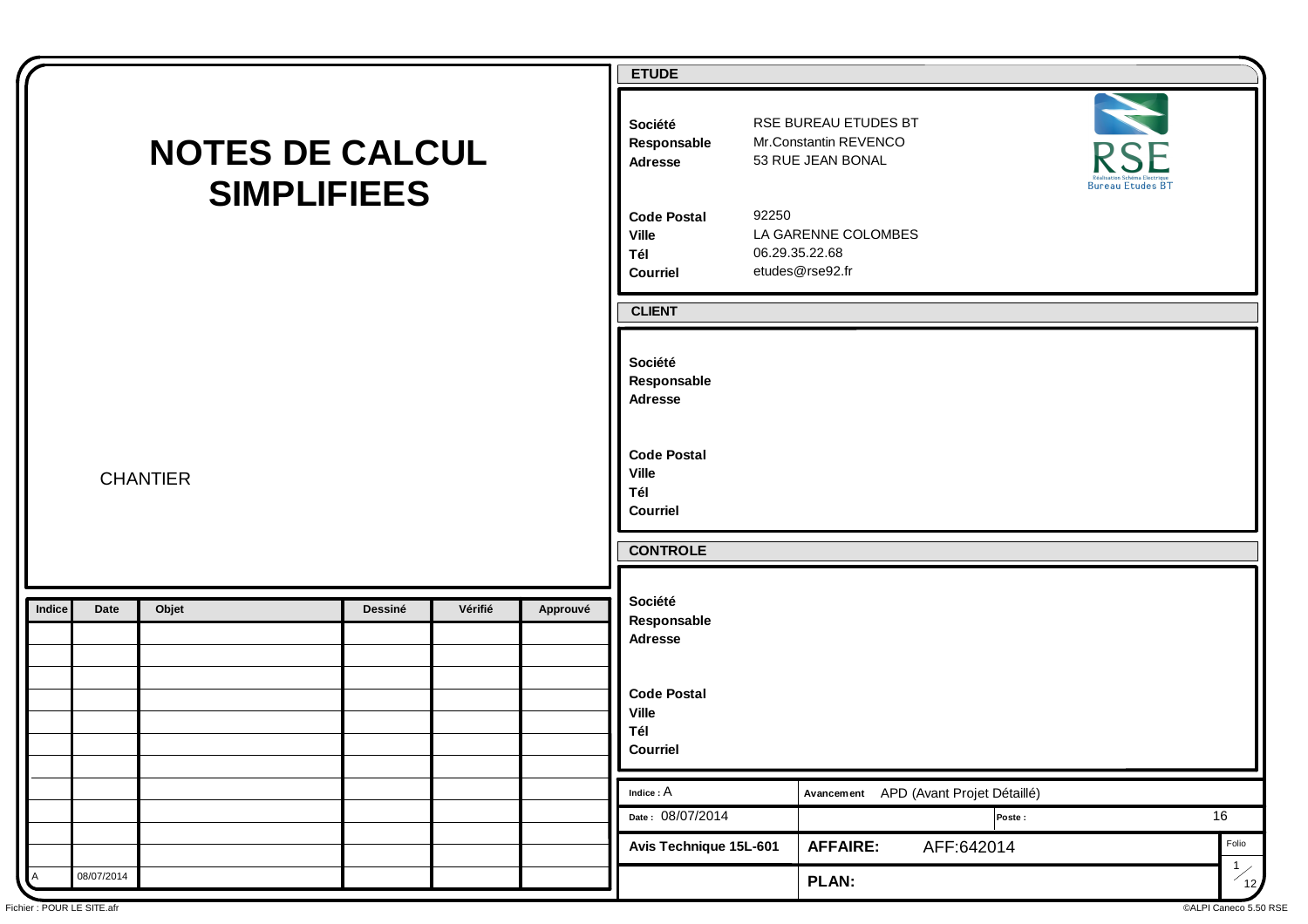|               |                                          |                                   |                                                  |                                   |                 |                 | A                                             |                                          |        |        |                  |                      |                      |                |                 |                        |            |             |                                         |
|---------------|------------------------------------------|-----------------------------------|--------------------------------------------------|-----------------------------------|-----------------|-----------------|-----------------------------------------------|------------------------------------------|--------|--------|------------------|----------------------|----------------------|----------------|-----------------|------------------------|------------|-------------|-----------------------------------------|
|               | Révision                                 |                                   |                                                  |                                   |                 |                 |                                               |                                          |        |        |                  |                      |                      |                |                 |                        |            |             |                                         |
| <b>RESEAU</b> |                                          |                                   |                                                  | <b>TABLEAU EDF</b>                |                 |                 |                                               |                                          |        |        |                  |                      |                      |                |                 |                        |            |             |                                         |
| Rég.de N      |                                          | TT                                |                                                  |                                   |                 |                 |                                               | 4P3D                                     |        |        |                  |                      |                      |                |                 |                        |            |             |                                         |
| Tension       |                                          | 400 V                             |                                                  | ₩                                 |                 |                 | ΔŁ,                                           | 400 A                                    |        |        |                  |                      |                      |                |                 |                        |            |             |                                         |
|               | <b>DISTRIBUTION</b>                      |                                   |                                                  |                                   |                 |                 |                                               | $\overline{\bigoplus}$ 300 mA            |        |        |                  |                      |                      |                |                 |                        |            |             |                                         |
|               |                                          |                                   |                                                  |                                   | 4P<br>400 A     |                 |                                               |                                          |        |        |                  |                      |                      |                |                 |                        |            |             |                                         |
|               | Normal                                   | SOURCE                            |                                                  |                                   |                 |                 |                                               |                                          |        |        |                  |                      |                      |                |                 |                        |            |             |                                         |
| Amont         | <b>Secours</b>                           |                                   |                                                  |                                   |                 |                 |                                               |                                          |        |        |                  |                      |                      |                |                 |                        |            |             |                                         |
|               |                                          |                                   |                                                  |                                   |                 |                 |                                               |                                          |        |        |                  |                      |                      |                |                 |                        |            |             |                                         |
| Repère        |                                          | TABLEAU EDF                       |                                                  |                                   |                 |                 |                                               |                                          |        |        |                  |                      |                      |                |                 |                        |            |             |                                         |
| Désignation   |                                          |                                   |                                                  |                                   | TT              |                 |                                               |                                          |        |        |                  |                      |                      |                |                 |                        |            |             |                                         |
| 100           | INTERRUPTEUR EDF NFC 14-                 |                                   |                                                  |                                   | 400 V           |                 |                                               |                                          |        |        |                  |                      |                      |                |                 |                        |            |             |                                         |
|               |                                          |                                   |                                                  |                                   |                 |                 |                                               |                                          |        |        |                  |                      |                      |                |                 |                        |            |             |                                         |
|               |                                          | Normal<br>360,85 A                | <b>Secours</b>                                   |                                   |                 |                 |                                               |                                          |        |        |                  |                      |                      |                |                 |                        |            |             |                                         |
| I installée   |                                          |                                   |                                                  |                                   |                 |                 |                                               |                                          |        |        |                  |                      |                      |                |                 |                        |            |             |                                         |
| I Totale      |                                          | 288,70 A                          |                                                  |                                   |                 |                 | $F^{\text{max}}$<br>$\equiv$                  |                                          |        |        |                  |                      |                      |                |                 |                        |            |             |                                         |
| Ik3 max       |                                          | 20062 A                           |                                                  |                                   |                 |                 |                                               |                                          |        |        |                  |                      |                      |                |                 |                        |            |             |                                         |
| Ik1 max       |                                          | 17070 A                           |                                                  |                                   |                 |                 |                                               |                                          |        |        |                  |                      |                      |                |                 |                        |            |             |                                         |
| ∆U max        |                                          | 0,41%                             |                                                  | Dyn $\bigcirc$                    |                 |                 | $\frac{1}{2}$                                 |                                          |        |        |                  |                      |                      |                |                 |                        |            |             |                                         |
|               | Rep. Circuit                             |                                   | / Câble                                          | SOURCE                            |                 |                 | <b>TGBT</b>                                   | / TGBT                                   |        |        | $\sqrt{ }$       |                      | $\prime$             | $\overline{1}$ |                 |                        | $\prime$   | $\prime$    |                                         |
|               | Repère Récepteur                         |                                   |                                                  | <b>TABLEAU EDF</b>                |                 |                 | <b>TGBT</b>                                   |                                          |        |        |                  |                      |                      |                |                 |                        |            |             |                                         |
|               |                                          |                                   |                                                  | INTERRUPTEUR EDF NFC 14<br>$-100$ |                 |                 | DISJONCTEUR GENERAL<br><b>TGBT NFC 15-100</b> |                                          |        |        |                  |                      |                      |                |                 |                        |            |             |                                         |
|               | Désignation                              |                                   |                                                  |                                   |                 |                 |                                               |                                          |        |        |                  |                      |                      |                |                 |                        |            |             |                                         |
|               |                                          |                                   |                                                  |                                   |                 |                 |                                               |                                          |        |        |                  |                      |                      |                |                 |                        |            |             |                                         |
| CIRCUIT       | Nb                                       | Consommation                      |                                                  |                                   | 1000KVA         |                 | $\mathbf{1}$<br>160kW                         |                                          |        |        |                  |                      |                      |                |                 |                        |            |             |                                         |
|               | Alimentation                             |                                   |                                                  | Normal                            |                 |                 | Normal                                        |                                          |        |        |                  |                      |                      |                |                 |                        |            |             |                                         |
|               | JdB Amont<br>Câble                       |                                   |                                                  | 3X(1x240)                         |                 |                 |                                               |                                          |        |        |                  |                      |                      |                |                 |                        |            |             |                                         |
|               | Neutre                                   |                                   |                                                  | 1x240                             |                 |                 | 3X(1x150)<br>1x150                            |                                          |        |        |                  |                      |                      |                |                 |                        |            |             |                                         |
|               | PE/PEN                                   |                                   | Séparé                                           |                                   |                 |                 | 1x50                                          |                                          |        |        |                  |                      |                      |                |                 |                        |            |             |                                         |
| <b>NOSI</b>   | IB.                                      | Iz                                |                                                  | 360,85 A                          |                 |                 | 288,70 A                                      | 317,86 A                                 |        |        |                  |                      |                      |                |                 |                        |            |             |                                         |
|               | Ik3 Max                                  |                                   | Ik2 Min                                          | 20062 A                           | 15446 A         |                 | 16708 A                                       | 12559 A                                  |        |        |                  |                      |                      |                |                 |                        |            |             |                                         |
| ËN            | Ik1 Min<br>Sélectivité sur Ik            | $\overline{\text{If}}$            |                                                  | 14932 A                           |                 |                 | 10579 A                                       | $\mathsf{A}$                             |        |        |                  |                      |                      |                |                 |                        |            |             |                                         |
|               |                                          | Disp. de Vérif. Contrainte Therm. |                                                  |                                   |                 |                 | Non calc                                      |                                          |        |        |                  |                      |                      |                |                 |                        |            |             |                                         |
|               |                                          | Icu Disjoncteur Vérifié           |                                                  | $\overline{\mathsf{B}}$           |                 |                 | $\frac{1}{x}$                                 |                                          | 8      | Β      |                  | $\Box$               |                      | $\Box$         |                 | $\Box$                 |            | $\boxminus$ |                                         |
|               | Protection                               |                                   |                                                  | <b>INV400</b>                     |                 |                 | NSX400F                                       | Vigi MB                                  |        |        |                  |                      |                      |                |                 |                        |            |             |                                         |
|               | Calibre                                  | lr.                               |                                                  | 400 A                             |                 |                 | Micrologic 2.3<br>400 A                       |                                          |        |        |                  |                      |                      |                |                 |                        |            |             |                                         |
|               |                                          | Im / Isd                          |                                                  |                                   | 0 A             |                 |                                               | 289 A<br>2890 A                          |        |        |                  |                      |                      |                |                 |                        |            |             |                                         |
|               | Tempo                                    | IrMg max.                         |                                                  |                                   |                 |                 | 20 ms                                         | 9617 A                                   |        |        |                  |                      |                      |                |                 |                        |            |             |                                         |
|               | l∆n                                      | $\mathsf{I}_{\Delta}$ t           |                                                  |                                   | 0 <sub>ms</sub> |                 | 300 mA                                        | 0 <sub>ms</sub>                          |        |        |                  |                      |                      |                |                 |                        |            |             |                                         |
|               | inst Off.                                | Li                                | Tempo I inst.                                    | 0 A<br>□                          |                 | 0 <sub>ms</sub> | □<br>4800 A                                   | $\vert$ 0 ms                             | $\Box$ | $\Box$ |                  | $\Box$               |                      | $\Box$         |                 | $\Box$                 |            | $\Box$      |                                         |
| PROT          | <sup>12</sup> t On/Off<br>Thermique Aval |                                   |                                                  | I2t Off<br>Sur circuit            |                 |                 | I2t Off<br>Sur circuit                        |                                          |        |        |                  |                      |                      |                |                 |                        |            |             |                                         |
|               | Critères de Calcul                       |                                   |                                                  |                                   |                 |                 |                                               |                                          |        |        |                  |                      |                      |                |                 |                        |            |             |                                         |
|               | Affectation des phases                   |                                   |                                                  | 123                               |                 |                 | 123                                           |                                          |        |        |                  |                      |                      |                |                 |                        |            |             |                                         |
|               |                                          |                                   |                                                  |                                   |                 |                 |                                               |                                          |        |        |                  |                      |                      |                |                 |                        |            |             |                                         |
|               |                                          |                                   |                                                  |                                   |                 |                 |                                               | NOTES DE CALCUL SIMPLIFIEES              |        |        |                  |                      |                      |                |                 | Avis Technique 15L-601 |            |             |                                         |
|               |                                          |                                   |                                                  |                                   |                 |                 |                                               |                                          |        |        |                  |                      |                      |                |                 |                        |            |             | Folio                                   |
|               |                                          |                                   |                                                  |                                   |                 |                 |                                               | Unif. Protections 8 circuits TABLEAU EDF |        | A      |                  |                      |                      |                | <b>AFFAIRE:</b> |                        | AFF:642014 |             |                                         |
|               |                                          |                                   | <b>RSE</b>                                       |                                   |                 |                 |                                               |                                          |        | Ind.   |                  | <b>MODIFICATIONS</b> |                      |                |                 |                        |            |             | $\begin{pmatrix} 2 \\ 12 \end{pmatrix}$ |
|               |                                          |                                   | Réalisation Schéma Electrique<br>Bureau Etudes F |                                   |                 |                 |                                               |                                          |        |        | Date: 08/07/2014 | $\vert$ Norme :      | C <sub>1510002</sub> |                | <b>PLAN:</b>    |                        |            |             |                                         |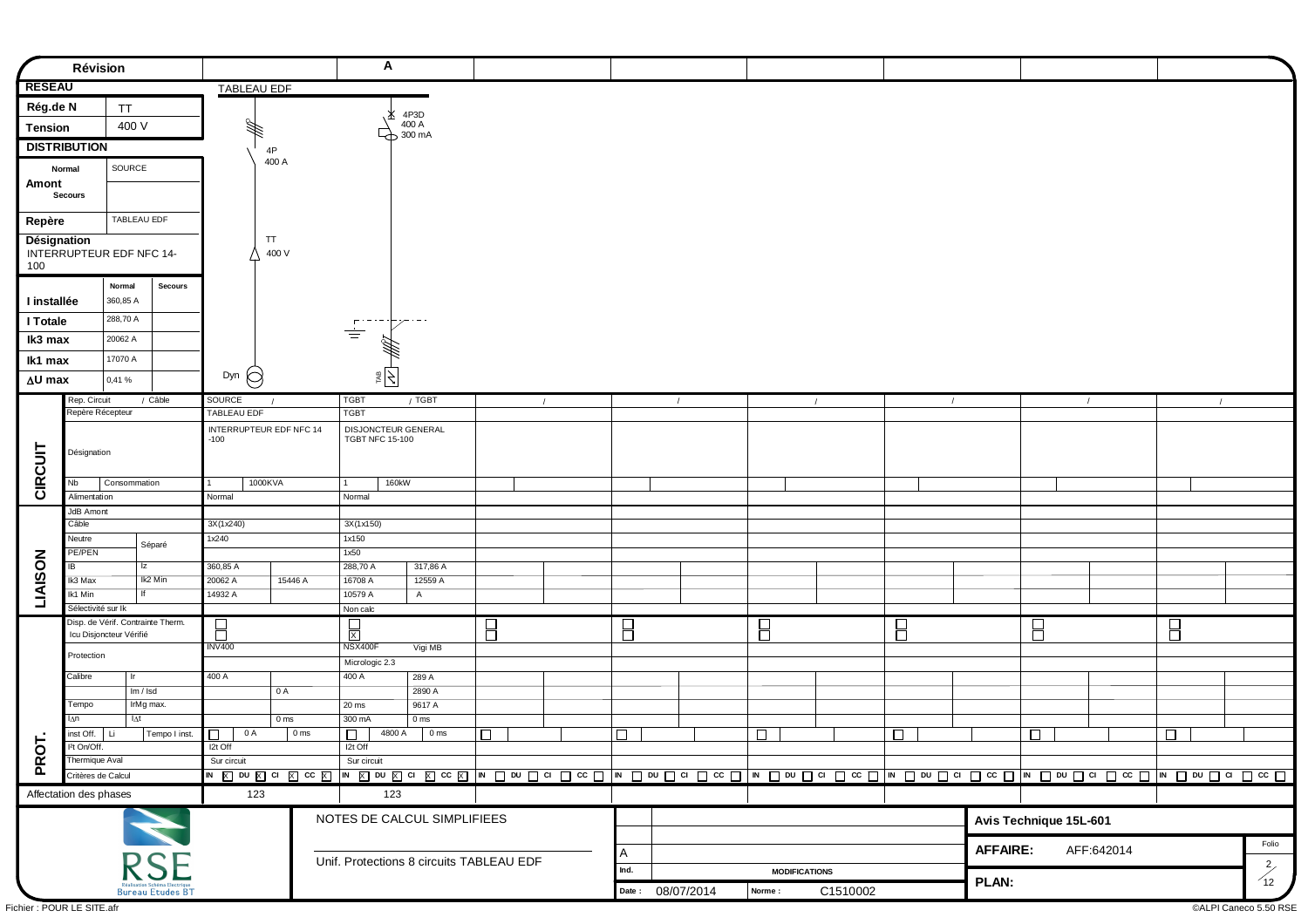|                | Révision                                                     |              |                         | Α                                                                                                                             |          | A                       |                                    |                         |                 |                  |           |                  |                         |                 |                      |                 | A                                            |                                    |                       |                                         |
|----------------|--------------------------------------------------------------|--------------|-------------------------|-------------------------------------------------------------------------------------------------------------------------------|----------|-------------------------|------------------------------------|-------------------------|-----------------|------------------|-----------|------------------|-------------------------|-----------------|----------------------|-----------------|----------------------------------------------|------------------------------------|-----------------------|-----------------------------------------|
| <b>RESEAU</b>  |                                                              |              |                         | <b>TGBT</b>                                                                                                                   |          |                         |                                    |                         |                 |                  |           |                  |                         |                 |                      |                 |                                              |                                    |                       | TGBT                                    |
| Rég.de N       |                                                              | <b>TT</b>    |                         |                                                                                                                               |          |                         |                                    |                         |                 |                  |           |                  |                         |                 |                      |                 |                                              |                                    |                       |                                         |
| <b>Tension</b> |                                                              | 400 V        |                         | 绊                                                                                                                             |          | $c \sqrt{x}$            | 2P <sub>2</sub> D<br>10 A          |                         |                 |                  |           |                  |                         |                 |                      |                 | $\overline{\mathbb{P}}\overline{\mathbb{P}}$ | 4P                                 |                       |                                         |
|                |                                                              |              |                         |                                                                                                                               |          |                         | $\overline{\bigoplus}$ 30 mA       |                         |                 |                  |           |                  |                         |                 |                      |                 |                                              | 400 A                              |                       |                                         |
|                | <b>DISTRIBUTION</b>                                          |              |                         |                                                                                                                               |          |                         |                                    |                         |                 |                  | <b>MX</b> |                  |                         |                 |                      |                 |                                              |                                    |                       |                                         |
|                | Normal                                                       | TGBT         |                         |                                                                                                                               |          |                         |                                    |                         |                 |                  |           |                  |                         |                 |                      |                 |                                              |                                    |                       |                                         |
| Amont          |                                                              |              |                         |                                                                                                                               |          |                         |                                    |                         |                 | 03               | Ø         |                  | 05<br>Ø                 |                 | 07<br>Ø              |                 |                                              |                                    |                       |                                         |
|                | <b>Secours</b>                                               |              |                         |                                                                                                                               |          |                         |                                    |                         |                 |                  |           |                  |                         |                 |                      |                 |                                              |                                    |                       |                                         |
| Repère         |                                                              | <b>TGBT</b>  |                         |                                                                                                                               |          |                         |                                    |                         |                 |                  | 2P<br>(⊨∖ |                  |                         |                 | $\otimes$            |                 |                                              |                                    |                       |                                         |
|                |                                                              |              |                         | TT                                                                                                                            |          |                         |                                    |                         | <b>GENERAL</b>  |                  | 10 A      |                  |                         |                 |                      |                 |                                              |                                    |                       |                                         |
| Désignation    | <b>GENERAL TGBT</b>                                          |              |                         | 400 V                                                                                                                         |          |                         |                                    |                         |                 | $02\varnothing$  |           |                  | 02                      |                 | 02 $\varnothing$     |                 |                                              |                                    |                       |                                         |
|                |                                                              |              |                         |                                                                                                                               |          |                         |                                    |                         |                 |                  |           |                  |                         |                 |                      |                 |                                              |                                    |                       |                                         |
|                |                                                              | Normal       |                         |                                                                                                                               |          |                         |                                    |                         |                 |                  |           |                  |                         |                 |                      |                 |                                              |                                    |                       |                                         |
| I installée    |                                                              | 288,70 A     | Secours                 |                                                                                                                               |          |                         |                                    |                         |                 |                  |           |                  |                         |                 |                      |                 |                                              |                                    |                       |                                         |
|                |                                                              |              |                         |                                                                                                                               |          |                         |                                    |                         |                 |                  |           |                  |                         |                 |                      |                 |                                              |                                    |                       |                                         |
| I Totale       |                                                              | 238,26 A     |                         |                                                                                                                               |          | $\Gamma$ .<br>$\equiv$  |                                    |                         |                 |                  |           |                  |                         |                 |                      |                 |                                              |                                    |                       |                                         |
| Ik3 max        |                                                              | 16708 A      |                         |                                                                                                                               |          |                         |                                    |                         |                 |                  |           |                  |                         |                 |                      |                 |                                              |                                    |                       |                                         |
| lk1 max        |                                                              | 12564 A      |                         |                                                                                                                               |          | L <sub>3</sub>          |                                    |                         |                 |                  |           |                  |                         |                 |                      |                 |                                              |                                    |                       |                                         |
| ∆U max         |                                                              | 0,84 %       |                         |                                                                                                                               |          | 77                      |                                    |                         |                 |                  |           |                  |                         |                 |                      |                 |                                              |                                    |                       |                                         |
|                |                                                              |              |                         |                                                                                                                               |          |                         |                                    |                         |                 |                  |           |                  |                         |                 |                      |                 |                                              |                                    |                       |                                         |
|                | Rep. Circuit<br>Repère Récepteur                             |              | / Câble                 | / TGBT<br><b>TGBT</b><br><b>TGBT</b>                                                                                          |          | TGBT-D1                 | $\sqrt{ }$                         |                         | $\sqrt{ }$      | <b>BOBINE MX</b> |           |                  | ARRET                   | $\prime$        | MARCHE<br>$\sqrt{ }$ |                 | TGBT-I1<br>$SJB_1$                           | $\sqrt{ }$                         | $SJB_1$<br>$\sqrt{ }$ |                                         |
|                |                                                              |              |                         | <b>GENERAL TGBT</b>                                                                                                           |          | PROTECTION BOBINE MX    |                                    |                         |                 |                  |           |                  |                         |                 |                      |                 | GENERAL TGBT NFC 15-100                      |                                    |                       |                                         |
|                |                                                              |              |                         |                                                                                                                               |          |                         |                                    |                         |                 |                  |           |                  |                         |                 |                      |                 |                                              |                                    |                       |                                         |
|                | Désignation                                                  |              |                         |                                                                                                                               |          |                         |                                    |                         |                 |                  |           |                  |                         |                 |                      |                 |                                              |                                    |                       |                                         |
|                |                                                              |              |                         |                                                                                                                               |          |                         |                                    |                         |                 |                  |           |                  |                         |                 |                      |                 |                                              |                                    |                       |                                         |
| CIRCUIT        | Nb                                                           | Consommation |                         | 160kW                                                                                                                         |          | 10A                     |                                    | $\overline{0}$          |                 | 0                |           |                  | $\vert 0 \vert$         |                 | 0                    |                 | 250A<br>$\overline{1}$                       |                                    | $\overline{0}$        |                                         |
|                | Alimentation                                                 |              |                         | Normal                                                                                                                        |          | Normal                  |                                    |                         |                 |                  |           |                  |                         |                 |                      |                 | Nomal                                        |                                    |                       |                                         |
|                | JdB Amont<br>Câble                                           |              |                         | 3X(1x150)                                                                                                                     |          | 3G1,5                   |                                    |                         |                 |                  |           |                  |                         |                 |                      |                 |                                              |                                    |                       |                                         |
|                | Neutre                                                       |              |                         | 1x150                                                                                                                         |          |                         |                                    |                         |                 |                  |           |                  |                         |                 |                      |                 |                                              |                                    |                       |                                         |
|                | PE/PEN                                                       |              | Séparé                  | 1x50                                                                                                                          |          |                         |                                    |                         |                 |                  |           |                  |                         |                 |                      |                 |                                              |                                    |                       |                                         |
| <b>LIAISON</b> | <b>IB</b>                                                    | Iz           |                         | 288,70 A                                                                                                                      | 317,86 A | 10,00 A                 | 19,00 A                            |                         |                 |                  |           |                  |                         |                 |                      |                 | 250,00 A                                     |                                    |                       |                                         |
|                | Ik3 Max                                                      |              | Ik2 Min                 | 16708 A                                                                                                                       | 12559 A  |                         |                                    |                         |                 |                  |           |                  |                         |                 |                      |                 | 16708 A                                      | 12559 A                            |                       |                                         |
|                | Ik1 Min                                                      |              |                         | 10579 A<br>$\overline{A}$                                                                                                     |          | 4716 A                  | $\mathsf{A}$                       |                         |                 |                  |           |                  |                         |                 |                      |                 | 10579 A                                      |                                    |                       |                                         |
|                | Sélectivité sur Ik                                           |              |                         |                                                                                                                               |          | Totale                  |                                    |                         |                 |                  |           |                  |                         |                 |                      |                 | Non calc                                     |                                    |                       |                                         |
|                | Disp. de Vérif. Contrainte Therm.<br>Icu Disjoncteur Vérifié |              |                         | 8                                                                                                                             |          | $\overline{\mathbf{x}}$ |                                    | $\overline{\mathsf{B}}$ |                 | $\overline{E}$   |           |                  | $\overline{\mathsf{B}}$ |                 | Β                    |                 | $\overline{\phantom{a}}$                     |                                    | Β                     |                                         |
|                |                                                              |              |                         |                                                                                                                               |          | iC60H                   | Vigi iC60                          |                         |                 |                  |           |                  |                         |                 |                      |                 | NSX400NA                                     |                                    |                       |                                         |
|                | Protection                                                   |              |                         |                                                                                                                               |          |                         |                                    |                         |                 |                  |           |                  |                         |                 |                      |                 |                                              |                                    |                       |                                         |
|                | Calibre                                                      | lr.          |                         |                                                                                                                               |          | 10A                     |                                    |                         |                 |                  |           |                  |                         |                 |                      |                 | 400 A                                        |                                    |                       |                                         |
|                |                                                              | Im / Isd     |                         |                                                                                                                               |          |                         | 96 A                               |                         |                 |                  |           |                  |                         |                 |                      |                 |                                              | 0 A                                |                       |                                         |
|                | Tempo<br>I <sub>An</sub>                                     | IrMg max.    |                         |                                                                                                                               |          |                         |                                    |                         |                 |                  |           |                  |                         |                 |                      |                 |                                              |                                    |                       |                                         |
|                | inst Off.<br>  Li                                            | l∆t          |                         | $\Box$                                                                                                                        |          | 30 mA<br>$\Box$<br>0 A  | 0 <sub>ms</sub><br>0 <sub>ms</sub> | 0 A                     | 0 <sub>ms</sub> |                  | 0 A       | 0 <sub>ms</sub>  | 0 A                     | 0 <sub>ms</sub> | 0 A                  | 0 <sub>ms</sub> | 0 A                                          | 0 <sub>ms</sub><br>0 <sub>ms</sub> | 0 A                   | $\boxed{0}$ ms                          |
| $\overline{5}$ | I <sup>2</sup> t On/Off.                                     |              | Tempo I inst.           |                                                                                                                               |          | $I2t$ Off               |                                    | □<br>I2t Off            |                 | □<br>I2t Off     |           |                  | □<br>I2t Off            |                 | □<br>$12t$ Off       |                 | □<br>I2t Off                                 |                                    | □<br>I2t Off          |                                         |
| <b>PK</b>      | Thermique Aval                                               |              |                         | Sur circuit                                                                                                                   |          | Sur circuit             |                                    | Sur circuit             |                 | Sur circuit      |           |                  | Sur circuit             |                 | Sur circuit          |                 | En amont                                     |                                    | Sur circuit           |                                         |
|                | Critères de Calcul                                           |              |                         | <u>w ⊠ on ⊠ cr ⊠  w ⊠ on ⊠ cr ⊠  w □ on □ cr □  w □ on □ cr □  w □ on □ cr □  w □ on □ cr □  w ⊠ on ⊠ cr ⊠  w □ on □ cr □</u> |          |                         |                                    |                         |                 |                  |           |                  |                         |                 |                      |                 |                                              |                                    |                       |                                         |
|                | Affectation des phases                                       |              |                         | 123                                                                                                                           |          | $\mathbf{3}$            |                                    |                         |                 |                  |           |                  |                         |                 |                      |                 | 123                                          |                                    |                       |                                         |
|                |                                                              |              |                         |                                                                                                                               |          |                         |                                    |                         |                 |                  |           |                  |                         |                 |                      |                 |                                              |                                    |                       |                                         |
|                |                                                              |              |                         |                                                                                                                               |          |                         | NOTES DE CALCUL SIMPLIFIEES        |                         |                 |                  |           |                  |                         |                 |                      |                 | Avis Technique 15L-601                       |                                    |                       |                                         |
|                |                                                              |              |                         |                                                                                                                               |          |                         |                                    |                         |                 |                  |           |                  |                         |                 |                      |                 |                                              |                                    |                       | Folio                                   |
|                |                                                              |              |                         |                                                                                                                               |          |                         | Unif. Protections 8 circuits TGBT  |                         |                 | A                |           |                  |                         |                 |                      | <b>AFFAIRE:</b> |                                              | AFF:642014                         |                       |                                         |
|                |                                                              |              | <b>RSE</b>              |                                                                                                                               |          |                         |                                    |                         |                 | Ind.             |           |                  | <b>MODIFICATIONS</b>    |                 |                      |                 |                                              |                                    |                       | $\begin{pmatrix} 3 \\ 12 \end{pmatrix}$ |
|                |                                                              |              | <b>Bureau Etudes BT</b> |                                                                                                                               |          |                         |                                    |                         |                 |                  |           | Date: 08/07/2014 | Norme:                  | C1510002        |                      | PLAN:           |                                              |                                    |                       |                                         |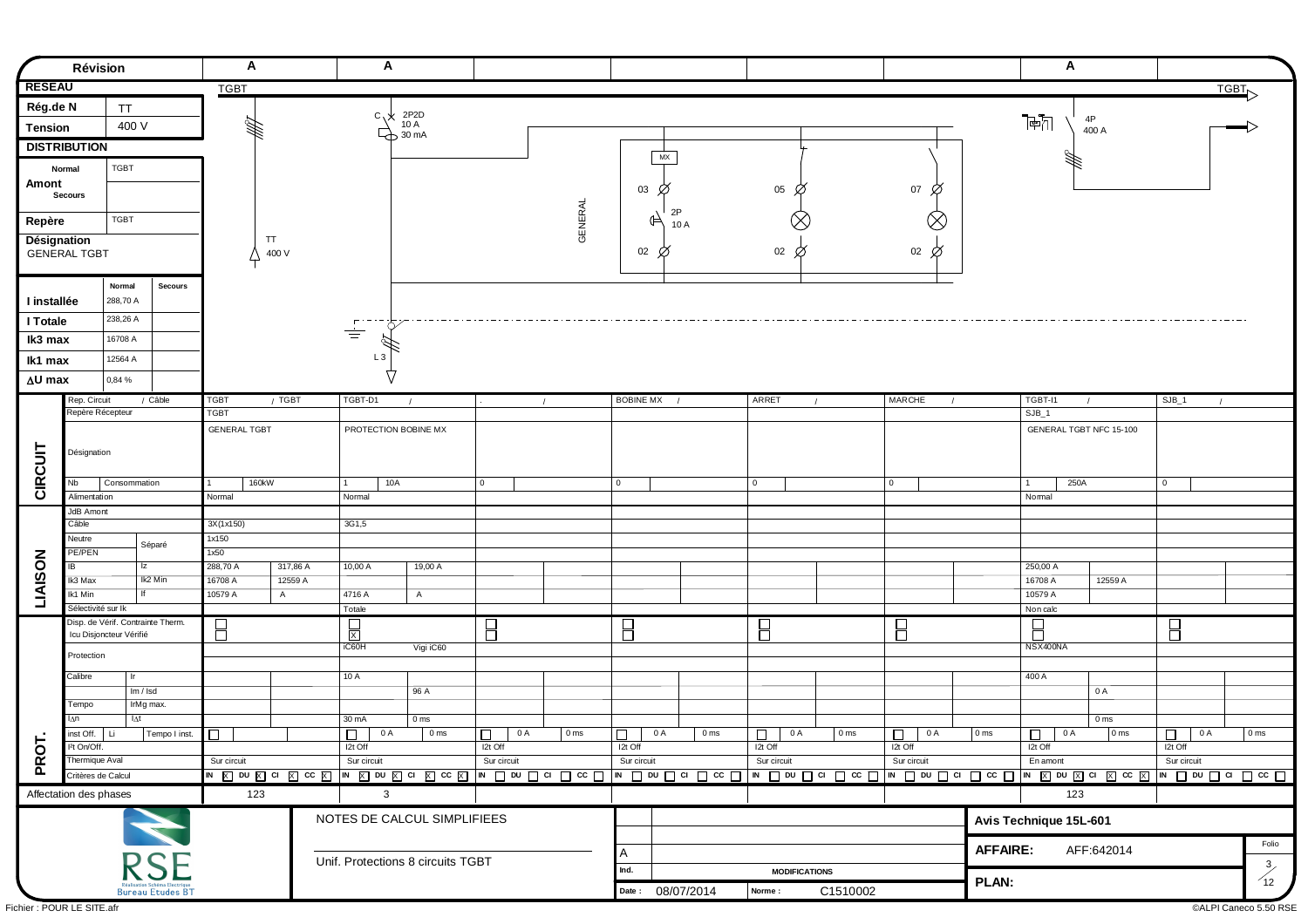|               | Révision                              |                                   |                         |               | A                                   |                 |                   |          |                                   |                         |                 |              |                          |                  |                 |                         |                      |                 | A                           |                            | A                      |                                       |                       |                                         |
|---------------|---------------------------------------|-----------------------------------|-------------------------|---------------|-------------------------------------|-----------------|-------------------|----------|-----------------------------------|-------------------------|-----------------|--------------|--------------------------|------------------|-----------------|-------------------------|----------------------|-----------------|-----------------------------|----------------------------|------------------------|---------------------------------------|-----------------------|-----------------------------------------|
| <b>RESEAU</b> |                                       |                                   |                         | TGBT          |                                     |                 |                   |          |                                   |                         |                 |              |                          |                  |                 |                         |                      |                 |                             |                            |                        |                                       |                       | TGBT                                    |
| Rég.de N      |                                       | TT                                |                         |               |                                     |                 |                   |          |                                   |                         |                 |              |                          |                  |                 |                         |                      |                 |                             |                            |                        |                                       |                       |                                         |
| Tension       |                                       | 400 V                             |                         | $SJB_1$       |                                     |                 |                   |          |                                   |                         |                 |              |                          |                  |                 |                         |                      |                 |                             |                            |                        |                                       |                       | $SJB_1$                                 |
|               | <b>DISTRIBUTION</b>                   |                                   |                         |               | °∨c<br>4P4D                         |                 |                   |          |                                   |                         |                 |              | $c \sqrt{x}$             | 4P4D             |                 |                         |                      |                 | $c \sqrt{x}$                | 2P2D                       | $c, \star$             | 4P4D                                  |                       |                                         |
|               |                                       |                                   |                         |               | 32 A<br>$\overrightarrow{Q}$ 300 mA |                 |                   |          |                                   |                         |                 |              |                          | 10 A<br>         |                 |                         |                      |                 |                             | 6 A<br>$\rightarrow$ 30 mA |                        | 25 A<br>$\overline{\bigoplus}$ 300 mA |                       |                                         |
| Amont         | Normal                                | TGBT                              |                         |               |                                     |                 |                   |          |                                   |                         |                 |              |                          |                  |                 |                         |                      |                 |                             |                            |                        |                                       |                       |                                         |
|               | Secours                               |                                   |                         |               |                                     |                 |                   |          |                                   |                         |                 |              |                          |                  |                 |                         |                      |                 | L <sub>1</sub>              |                            |                        |                                       |                       |                                         |
|               |                                       |                                   |                         |               |                                     |                 |                   |          |                                   |                         |                 |              |                          |                  |                 |                         |                      |                 |                             |                            |                        |                                       |                       |                                         |
| Repère        |                                       | <b>TGBT</b>                       |                         |               |                                     |                 |                   |          |                                   |                         |                 |              |                          |                  |                 |                         |                      |                 | T.B.S                       |                            |                        |                                       |                       |                                         |
| Désignation   | <b>GENERAL TGBT</b>                   |                                   |                         |               |                                     |                 |                   |          |                                   |                         |                 |              |                          |                  |                 |                         |                      |                 | ⊹                           |                            |                        |                                       |                       |                                         |
|               |                                       |                                   |                         |               |                                     |                 |                   |          |                                   | L1                      |                 |              | L <sub>2</sub>           |                  |                 | L3                      |                      |                 |                             |                            |                        |                                       |                       |                                         |
|               |                                       | Normal                            | <b>Secours</b>          |               |                                     |                 |                   |          |                                   |                         | $\otimes$       |              |                          | $\propto$        |                 |                         | $\otimes$            |                 |                             |                            |                        |                                       |                       |                                         |
| I installée   |                                       | 288,70 A                          |                         |               |                                     |                 |                   |          |                                   |                         |                 |              |                          | PRESENCE TENSION |                 |                         |                      |                 |                             |                            |                        |                                       |                       |                                         |
| I Totale      |                                       | 238,26 A                          |                         |               |                                     |                 |                   |          |                                   |                         |                 |              |                          |                  |                 | ----------------------- |                      |                 |                             |                            |                        |                                       |                       |                                         |
| Ik3 max       |                                       | 16708 A                           |                         |               |                                     |                 |                   |          |                                   |                         |                 |              |                          |                  |                 |                         |                      |                 |                             |                            |                        |                                       |                       |                                         |
|               |                                       | 12564 A                           |                         |               |                                     |                 |                   |          |                                   |                         |                 |              |                          |                  |                 |                         |                      |                 |                             |                            |                        |                                       |                       |                                         |
| lk1 max       |                                       |                                   |                         |               |                                     |                 |                   |          |                                   |                         |                 |              |                          |                  |                 |                         |                      |                 |                             |                            |                        |                                       |                       |                                         |
| ∆U max        |                                       | 0,84 %                            |                         |               |                                     |                 |                   |          |                                   |                         |                 |              |                          |                  |                 |                         |                      |                 |                             |                            |                        |                                       |                       |                                         |
|               | Rep. Circuit<br>Repère Récepteur      |                                   | / Câble                 | TGBT-D2       |                                     |                 | PR <sub>1</sub>   | $\prime$ |                                   | PH <sub>1</sub>         | $\prime$        |              | PH <sub>2</sub>          | $/$ PH2          |                 | PH <sub>3</sub>         | $\prime$             |                 | TGBT-D3<br><b>TD1DIV001</b> | / TD1DIV001                | TGBT-D4<br>$SJB_2$     |                                       | $SJB_2$<br>$\sqrt{ }$ |                                         |
|               |                                       |                                   |                         | Parafoudre    |                                     |                 |                   |          |                                   |                         |                 |              |                          |                  |                 |                         |                      |                 | Télécommande bloc de        |                            |                        | <b>GENERAL ECLAIRAGE</b>              |                       |                                         |
|               |                                       |                                   |                         |               |                                     |                 |                   |          |                                   |                         |                 |              |                          |                  |                 |                         |                      |                 | Sécurité                    |                            |                        |                                       |                       |                                         |
|               | Désignation                           |                                   |                         |               |                                     |                 |                   |          |                                   |                         |                 |              |                          |                  |                 |                         |                      |                 |                             |                            |                        |                                       |                       |                                         |
| CIRCUIT       | Nb                                    | Consommation                      |                         |               | 32A                                 |                 | 0                 |          |                                   | 0                       |                 | $\mathbf{1}$ |                          |                  |                 | $\overline{0}$          |                      |                 | 6A<br>$\overline{1}$        |                            | $\overline{1}$         | 25A                                   | $\overline{0}$        |                                         |
|               | Alimentation                          |                                   |                         | Normal        |                                     |                 |                   |          |                                   |                         |                 |              |                          |                  |                 |                         |                      |                 | Normal                      |                            | Nomal                  |                                       |                       |                                         |
|               | JdB Amont                             |                                   |                         | $SJB_1$       |                                     |                 | $SJB_1$           |          |                                   | $SJB_1$                 |                 |              | $SJB_1$                  |                  |                 | $SJB_1$                 |                      |                 | $SJB_1$                     |                            | $SJB_1$                |                                       | $SJB_1$               |                                         |
|               | Câble                                 |                                   |                         | 4x16          |                                     |                 |                   |          |                                   |                         |                 |              |                          |                  |                 |                         |                      |                 | 2x1,5                       |                            |                        |                                       |                       |                                         |
|               | Neutre<br>PE/PEN                      |                                   | Séparé                  |               |                                     |                 |                   |          |                                   |                         |                 |              |                          |                  |                 |                         |                      |                 |                             |                            |                        |                                       |                       |                                         |
| LIAISON       | $\overline{IB}$                       | Iz                                |                         | 32,00 A       | 30,55 A                             |                 |                   |          |                                   |                         |                 |              |                          |                  |                 |                         |                      |                 | 6,00 A                      | 8,25 A                     | 25,00 A                |                                       |                       |                                         |
|               | Ik3 Max                               |                                   | Ik2 Min                 | 7462 A        | 4843 A                              |                 |                   |          |                                   |                         |                 |              |                          |                  |                 |                         |                      |                 |                             |                            | 16708 A                | 12559 A                               |                       |                                         |
|               | Ik1 Min                               |                                   |                         | 3025 A        |                                     |                 |                   |          |                                   |                         |                 |              |                          |                  |                 |                         |                      |                 | 696 A                       |                            | 10579 A                |                                       |                       |                                         |
|               | Sélectivité sur Ik                    | Disp. de Vérif. Contrainte Therm. |                         | Totale        |                                     |                 |                   |          |                                   |                         |                 |              |                          |                  |                 |                         |                      |                 | Totale                      |                            | Totale                 |                                       |                       |                                         |
|               |                                       | Icu Disjoncteur Vérifié           |                         | 局             |                                     |                 | $\Box$            |          |                                   | $\overline{\mathsf{B}}$ |                 |              | $\overline{B}$           |                  |                 | $\overline{B}$          |                      |                 | $\frac{1}{x}$               |                            | $\frac{1}{x}$          |                                       | 8                     |                                         |
|               | Protection                            |                                   |                         | iC60L         | Vigi iC60                           |                 |                   |          |                                   |                         |                 |              |                          |                  |                 |                         |                      |                 | iC60N                       | Vigi iC60                  | iC60L                  | Vigi iC60                             |                       |                                         |
|               | Calibre                               | lr.                               |                         | 32A           |                                     |                 |                   |          |                                   |                         |                 |              | 10A                      |                  |                 |                         |                      |                 | 6 A                         |                            | 25A                    |                                       |                       |                                         |
|               |                                       | Im / Isd                          |                         |               | 307,2 A                             |                 |                   |          |                                   |                         |                 |              |                          |                  |                 |                         |                      |                 |                             | 57,6 A                     |                        | 240 A                                 |                       |                                         |
|               | Tempo                                 | IrMg max.                         |                         |               |                                     |                 |                   |          |                                   |                         |                 |              |                          |                  |                 |                         |                      |                 |                             |                            |                        |                                       |                       |                                         |
|               | l∆n                                   | l∆t                               |                         | 300 mA        | 0 <sub>ms</sub>                     |                 |                   |          |                                   |                         |                 |              |                          |                  |                 |                         |                      |                 | 30 mA                       | 0 <sub>ms</sub>            | 300 mA                 | 0 <sub>ms</sub>                       |                       |                                         |
|               | inst Off.<br>l <sup>2</sup> t On/Off. | Li                                | Tempo I inst.           | 0.<br>I2t Off | 0 A                                 | 0 <sub>ms</sub> | $\Box$<br>I2t Off | 0 A      | 0 <sub>ms</sub>                   | 0 A<br>□<br>I2t Off     | 0 <sub>ms</sub> |              | 0 A<br>$\Box$<br>I2t Off |                  | 0 <sub>ms</sub> | $\Box$<br>I2t Off       | 0 A                  | 0 <sub>ms</sub> | 0 A<br>П.<br>I2t Off        | $ 0 \text{ ms} $           | 0 A<br>□<br>I2t Off    | 0 <sub>ms</sub>                       | 0 A<br>□<br>I2t Off   | $\sqrt{0}$ ms                           |
| PROT.         | Thermique Aval                        |                                   |                         | Sur circuit   |                                     |                 | Sur circuit       |          |                                   | Sur circuit             |                 |              | Sur circuit              |                  |                 | Sur circuit             |                      |                 | Sur circuit                 |                            | Sur circuit            |                                       | Sur circuit           |                                         |
|               | Critères de Calcul                    |                                   |                         |               |                                     |                 |                   |          |                                   |                         |                 |              |                          |                  |                 |                         |                      |                 |                             |                            |                        |                                       |                       |                                         |
|               | Affectation des phases                |                                   |                         |               | 123                                 |                 |                   |          |                                   |                         |                 |              |                          |                  |                 |                         |                      |                 | $\overline{1}$              |                            |                        | 123                                   |                       |                                         |
|               |                                       |                                   |                         |               |                                     |                 |                   |          | NOTES DE CALCUL SIMPLIFIEES       |                         |                 |              |                          |                  |                 |                         |                      |                 |                             |                            | Avis Technique 15L-601 |                                       |                       |                                         |
|               |                                       |                                   |                         |               |                                     |                 |                   |          |                                   |                         |                 |              |                          |                  |                 |                         |                      |                 |                             | <b>AFFAIRE:</b>            |                        |                                       |                       | Folio                                   |
|               |                                       |                                   | <b>RSE</b>              |               |                                     |                 |                   |          | Unif. Protections 8 circuits TGBT |                         |                 |              | A                        |                  |                 |                         |                      |                 |                             |                            |                        | AFF:642014                            |                       |                                         |
|               |                                       |                                   |                         |               |                                     |                 |                   |          |                                   |                         |                 |              | Ind.                     |                  |                 |                         | <b>MODIFICATIONS</b> |                 |                             | <b>PLAN:</b>               |                        |                                       |                       | $\begin{pmatrix} 4 \\ 12 \end{pmatrix}$ |
|               |                                       |                                   | <b>Bureau Etudes B7</b> |               |                                     |                 |                   |          |                                   |                         |                 |              |                          | Date: 08/07/2014 |                 | Norme:                  |                      | C1510002        |                             |                            |                        |                                       |                       |                                         |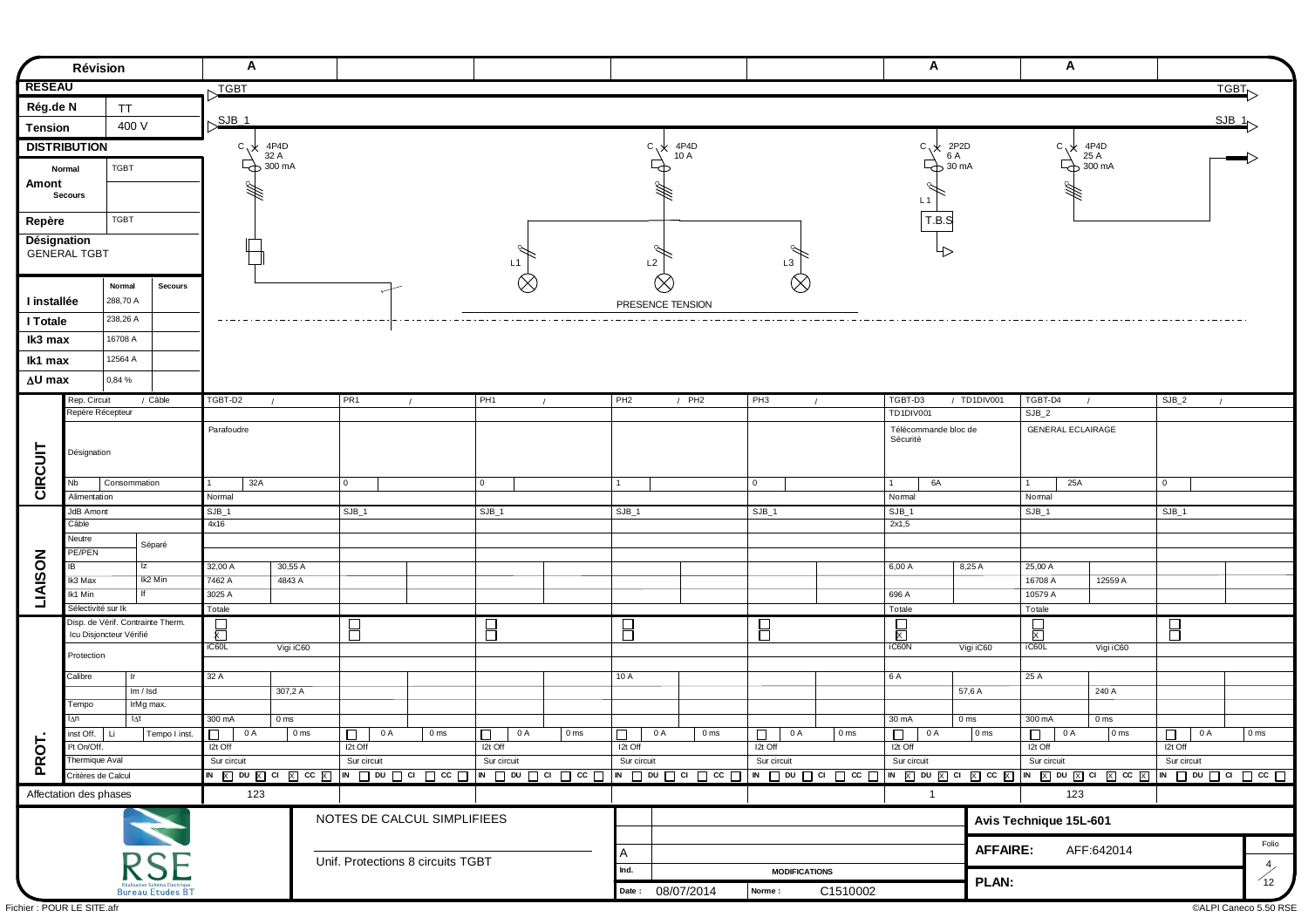|                | <b>Révision</b>                            |                                                          |                                    |                 | A                                 |                                   | A                                 |                 |                        |                  |                 | A                           |                 | A                                 |                 | A                       |                                                                                                                                       |                        |                                        |
|----------------|--------------------------------------------|----------------------------------------------------------|------------------------------------|-----------------|-----------------------------------|-----------------------------------|-----------------------------------|-----------------|------------------------|------------------|-----------------|-----------------------------|-----------------|-----------------------------------|-----------------|-------------------------|---------------------------------------------------------------------------------------------------------------------------------------|------------------------|----------------------------------------|
| <b>RESEAU</b>  |                                            |                                                          | TGBT                               |                 |                                   |                                   |                                   |                 |                        |                  |                 |                             |                 |                                   |                 |                         |                                                                                                                                       |                        | <b>TGBT</b>                            |
| Rég.de N       |                                            | <b>TT</b>                                                |                                    |                 |                                   |                                   |                                   |                 |                        |                  |                 |                             |                 |                                   |                 |                         |                                                                                                                                       |                        |                                        |
| <b>Tension</b> |                                            | 400 V                                                    | $SJB_1$                            |                 |                                   |                                   |                                   |                 |                        |                  |                 |                             |                 |                                   |                 |                         |                                                                                                                                       |                        | SJB_1                                  |
|                | <b>DISTRIBUTION</b>                        |                                                          | $SJB$ 2                            |                 |                                   |                                   |                                   |                 |                        |                  |                 |                             |                 |                                   |                 |                         |                                                                                                                                       |                        | $SJB_2$                                |
|                | Normal                                     | <b>TGBT</b>                                              |                                    |                 |                                   |                                   |                                   |                 |                        |                  |                 |                             |                 |                                   |                 |                         |                                                                                                                                       |                        |                                        |
| Amont          |                                            |                                                          |                                    |                 | $C^{\prime}$                      | 2P <sub>1</sub> D                 | $C \ X$ 2P1D                      |                 |                        |                  |                 | $C^{\prime}$                | 4P3D            | $C^{\prime}$                      | 2P1D            |                         | $C \ K 2P1D$                                                                                                                          |                        |                                        |
|                | <b>Secours</b>                             |                                                          |                                    |                 |                                   | 10 A                              |                                   | 10 A            |                        |                  |                 |                             | 10 A            |                                   | 10 A            |                         | 10 A                                                                                                                                  |                        |                                        |
| Repère         |                                            | <b>TGBT</b>                                              | D                                  |                 |                                   |                                   |                                   |                 |                        | ▷                |                 |                             |                 |                                   |                 |                         |                                                                                                                                       |                        |                                        |
| Désignation    |                                            |                                                          |                                    |                 |                                   |                                   |                                   |                 |                        |                  |                 |                             |                 |                                   |                 |                         |                                                                                                                                       |                        |                                        |
|                | <b>GENERAL TGBT</b>                        |                                                          |                                    |                 |                                   |                                   |                                   |                 |                        |                  |                 |                             |                 |                                   |                 |                         |                                                                                                                                       | <b>TL</b>              |                                        |
|                |                                            | <b>Secours</b><br>Normal                                 |                                    |                 | 더                                 | 2P<br>10 A                        |                                   |                 |                        |                  |                 |                             |                 |                                   |                 |                         |                                                                                                                                       |                        |                                        |
| I installée    |                                            | 288,70 A                                                 |                                    |                 |                                   |                                   |                                   |                 |                        |                  |                 |                             |                 |                                   |                 |                         |                                                                                                                                       |                        |                                        |
| I Totale       |                                            | 238,26 A                                                 | $- - - - +$                        |                 |                                   |                                   |                                   |                 |                        |                  |                 |                             |                 |                                   |                 |                         |                                                                                                                                       |                        |                                        |
| Ik3 max        |                                            | 16708 A                                                  |                                    |                 |                                   |                                   |                                   |                 |                        |                  |                 |                             |                 |                                   |                 |                         |                                                                                                                                       |                        |                                        |
| Ik1 max        |                                            | 12564 A                                                  |                                    |                 | L <sub>2</sub>                    |                                   | L <sub>1</sub>                    |                 |                        |                  |                 |                             |                 | L <sub>1</sub>                    |                 | L <sub>2</sub>          |                                                                                                                                       |                        |                                        |
| ∆U max         |                                            | 0,84%                                                    |                                    |                 | $\otimes$                         |                                   |                                   |                 |                        |                  |                 |                             |                 |                                   |                 |                         |                                                                                                                                       |                        |                                        |
|                | Rep. Circuit                               | / Câble                                                  | BS1                                | $/$ BS1         | TGBT-D5                           | / TD1ECL001                       | TGBT-D6                           | / TD1ECL005     | BS <sub>2</sub>        |                  | $/$ BS2         | TGBT-D7                     | / TD1ECL002     | TGBT-D8                           | / TD1ECL003     | TGBT-D9                 | / TD1ECL004                                                                                                                           | <b>BP</b>              | $/$ BP                                 |
|                | Repère Récepteur                           |                                                          |                                    |                 | TD1ECL001                         |                                   | TD1ECL005                         |                 |                        |                  |                 | TD1ECL002                   |                 | TD1ECL003                         |                 | TD1ECL004               |                                                                                                                                       |                        |                                        |
|                |                                            |                                                          | <b>BAES</b>                        |                 | <b>ECLAIRAGE SALLE 1</b>          |                                   | <b>ECLAIRAGE SALLE 2</b>          |                 | <b>BAES</b>            |                  |                 | <b>ECLAIRAGE SALLE 3</b>    |                 | <b>ECLAIRAGE SALLE 4</b>          |                 | ECLAIRAGE SALLE 5       |                                                                                                                                       | Télérupteur + BP       |                                        |
|                | Désignation                                |                                                          |                                    |                 |                                   |                                   |                                   |                 |                        |                  |                 |                             |                 |                                   |                 |                         |                                                                                                                                       |                        |                                        |
|                |                                            |                                                          |                                    |                 |                                   |                                   |                                   |                 |                        |                  |                 |                             |                 |                                   |                 |                         |                                                                                                                                       |                        |                                        |
| CIRCUIT        | Nb<br>Alimentation                         | Consommation                                             | 8W<br>2                            |                 | $\overline{2}$<br>4*58W<br>Normal |                                   | $\overline{4}$<br>4*58W<br>Normal |                 | $\vert$ 2              | 8W               |                 | $\vert$ 2<br>4*58W<br>Nomal |                 | $\overline{4}$<br>4*58W<br>Normal |                 | $\overline{4}$<br>Nomal | 4*58W                                                                                                                                 | $\overline{2}$         |                                        |
|                | JdB Amont                                  |                                                          | $SJB_2$                            |                 | $SJB_2$                           |                                   | $SJB_2$                           |                 | $SJB_2$                |                  |                 | $SJB_2$                     |                 | $SJB_2$                           |                 | $SJB_2$                 |                                                                                                                                       | $SJB_2$                |                                        |
|                | Câble                                      |                                                          | 5G1,5                              |                 | 5G1,5                             |                                   | 3G1,5                             |                 | 5G1,5                  |                  |                 | 5G1,5                       |                 | 3G1,5                             |                 | 3G1,5                   |                                                                                                                                       | 2X1,5                  |                                        |
|                | Neutre<br>PE/PEN                           | Séparé                                                   |                                    |                 |                                   |                                   |                                   |                 |                        |                  |                 |                             |                 |                                   |                 |                         |                                                                                                                                       |                        |                                        |
| <b>LIAISON</b> | IB                                         | Iz                                                       |                                    |                 | 2,50 A                            | 19,00 A                           | 5,01 A                            | 19,00 A         |                        |                  |                 | 0,83 A                      | 16,50 A         | 5,01 A                            | 19,00 A         | 5,01 A                  | 19,00 A                                                                                                                               |                        |                                        |
|                | Ik3 Max                                    | Ik2 Min                                                  |                                    |                 |                                   |                                   |                                   |                 |                        |                  |                 | 999 A                       | 614 A           |                                   |                 |                         |                                                                                                                                       |                        |                                        |
|                | Ik1 Min<br>Sélectivité sur Ik              | $\overline{H}$                                           |                                    |                 | 356 A<br>I<0,20kA                 | $\mathsf{A}$                      | 696 A<br>I<0,20kA                 | $\mathsf{A}$    |                        |                  |                 | 356 A<br>I<0,20kA           | $\mathsf{A}$    | 696 A<br>I<0,20kA                 | A               | 471 A<br>I<0,20kA       | $\mathsf{A}$                                                                                                                          |                        |                                        |
|                |                                            | Disp. de Vérif. Contrainte Therm.                        | Β                                  |                 | $\frac{1}{x}$                     |                                   | $\frac{1}{x}$                     |                 | Β                      |                  |                 | $\frac{1}{x}$               |                 | $\sum_{\mathbf{X}}$               |                 | $\sqrt{\frac{1}{x}}$    |                                                                                                                                       | E                      |                                        |
|                |                                            | Icu Disjoncteur Vérifié                                  |                                    |                 | <b>DT40</b>                       |                                   | <b>DT40</b>                       |                 |                        |                  |                 | <b>DT40</b>                 |                 | <b>DT40</b>                       |                 | <b>DT40</b>             |                                                                                                                                       |                        |                                        |
|                | Protection                                 |                                                          |                                    |                 |                                   |                                   |                                   |                 |                        |                  |                 |                             |                 |                                   |                 |                         |                                                                                                                                       |                        |                                        |
|                | Calibre                                    | Ir.                                                      |                                    |                 | 10A                               |                                   | 10A                               |                 |                        |                  |                 | 10A                         |                 | 10A                               |                 | 10A                     |                                                                                                                                       |                        |                                        |
|                | Tempo                                      | Im / Isd<br>IrMg max.                                    |                                    |                 |                                   | 100 A                             |                                   | 100 A           |                        |                  |                 |                             | 100 A           |                                   | 100 A           |                         | 100 A                                                                                                                                 |                        |                                        |
|                | l∆n                                        | l∆t                                                      |                                    |                 |                                   | 0 <sub>ms</sub>                   |                                   | 0 <sub>ms</sub> |                        |                  |                 |                             | 0 <sub>ms</sub> |                                   | 0 <sub>ms</sub> |                         | 0 <sub>ms</sub>                                                                                                                       |                        |                                        |
|                | inst Off.                                  | Li<br>Tempo I inst.                                      | 0 A<br>□                           | 0 <sub>ms</sub> | $\Box$<br>0 A                     | 0 <sub>ms</sub>                   | 0 A<br>$\Box$                     | 0 <sub>ms</sub> | □                      | 0 A              | 0 <sub>ms</sub> | 0 A<br>□                    | 0 <sub>ms</sub> | 0 A<br>□                          | 0 <sub>ms</sub> | 0 A<br>□                | $ 0 \text{ ms}$                                                                                                                       | 0 A<br>$\Box$          | $ 0 \text{ ms} $                       |
| 5              | I <sup>2</sup> t On/Off.<br>Thermique Aval |                                                          | I <sub>2t</sub> Off<br>Sur circuit |                 | I2t Off<br>Sur circuit            |                                   | I2t Off<br>Sur circuit            |                 | I2t Off<br>Sur circuit |                  |                 | I2t Off<br>Sur circuit      |                 | I2t Off<br>Sur circuit            |                 | I2t Off<br>Sur circuit  |                                                                                                                                       | I2t Off<br>Sur circuit |                                        |
| Æ              | Critères de Calcul                         |                                                          |                                    |                 |                                   |                                   |                                   |                 |                        |                  |                 |                             |                 |                                   |                 |                         | M 囗 @ 囗 G 囗   M 图 @ 图 G 图 @ 图   M 图 @ 图 G 图   M 囗 @ 囗 G 囗   M 图 @ 图 G 图   M 图 @ 图 G 图   M 图 @ 图   M 图 @ 图   M 囗 @ 囗 @ 囗   M 囗 @ 囗 @ 囗 |                        |                                        |
|                | Affectation des phases                     |                                                          |                                    |                 | $\overline{2}$                    |                                   | $\overline{1}$                    |                 |                        |                  |                 | 123                         |                 | $\mathbf{1}$                      |                 | $\overline{2}$          |                                                                                                                                       |                        |                                        |
|                |                                            |                                                          |                                    |                 |                                   | NOTES DE CALCUL SIMPLIFIEES       |                                   |                 |                        |                  |                 |                             |                 |                                   |                 | Avis Technique 15L-601  |                                                                                                                                       |                        |                                        |
|                |                                            |                                                          |                                    |                 |                                   |                                   |                                   |                 |                        |                  |                 |                             |                 |                                   |                 |                         |                                                                                                                                       |                        | Folio                                  |
|                |                                            | <b>RSE</b>                                               |                                    |                 |                                   | Unif. Protections 8 circuits TGBT |                                   |                 | A                      |                  |                 |                             |                 |                                   | <b>AFFAIRE:</b> |                         | AFF:642014                                                                                                                            |                        |                                        |
|                |                                            |                                                          |                                    |                 |                                   |                                   |                                   |                 | Ind.                   |                  |                 | <b>MODIFICATIONS</b>        |                 |                                   | PLAN:           |                         |                                                                                                                                       |                        | $\begin{array}{c} 5 \\ 12 \end{array}$ |
|                |                                            | <b>Réalisation Schéma Electrique</b><br>Bureau Etudes BT |                                    |                 |                                   |                                   |                                   |                 |                        | Date: 08/07/2014 |                 | Norme:                      | C1510002        |                                   |                 |                         |                                                                                                                                       |                        |                                        |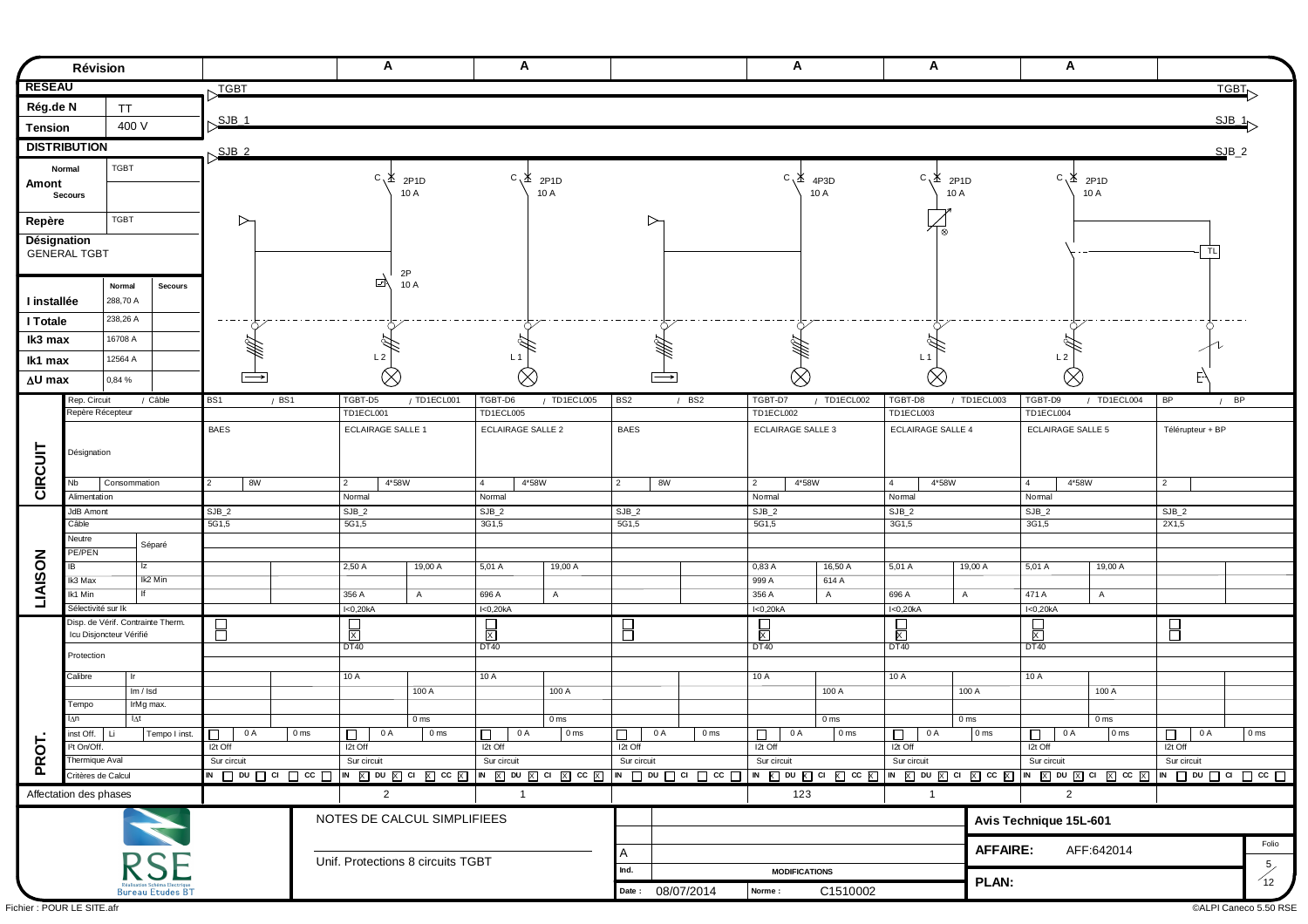| <b>RESEAU</b><br>Rég.de N<br><b>Tension</b><br><b>DISTRIBUTION</b><br>Normal<br>Amont<br><b>Secours</b><br>Repère |                          | TT<br>400 V<br><b>TGBT</b>        |                                                          | TGBT<br>$SJB_1$<br>$c \sqrt{x}$ |                             |                |                                   |                           |                 |                   |                  |                         |                           |                         |                           |                         |                           |                          | <b>TGBT</b>     |
|-------------------------------------------------------------------------------------------------------------------|--------------------------|-----------------------------------|----------------------------------------------------------|---------------------------------|-----------------------------|----------------|-----------------------------------|---------------------------|-----------------|-------------------|------------------|-------------------------|---------------------------|-------------------------|---------------------------|-------------------------|---------------------------|--------------------------|-----------------|
|                                                                                                                   |                          |                                   |                                                          |                                 |                             |                |                                   |                           |                 |                   |                  |                         |                           |                         |                           |                         |                           |                          |                 |
|                                                                                                                   |                          |                                   |                                                          |                                 |                             |                |                                   |                           |                 |                   |                  |                         |                           |                         |                           |                         |                           |                          |                 |
|                                                                                                                   |                          |                                   |                                                          |                                 |                             |                |                                   |                           |                 |                   |                  |                         |                           |                         |                           |                         |                           |                          | $SJB_1$         |
|                                                                                                                   |                          |                                   |                                                          |                                 |                             |                |                                   |                           |                 |                   |                  |                         |                           |                         |                           |                         |                           |                          |                 |
|                                                                                                                   |                          |                                   |                                                          |                                 | 4P4D<br>32 A                |                |                                   |                           |                 |                   |                  |                         |                           |                         |                           |                         |                           | $c^{\prime\prime}$       | 4P4D<br>63 A    |
|                                                                                                                   |                          |                                   |                                                          |                                 | $\rightarrow$ 32 A<br>30 mA |                |                                   |                           |                 |                   |                  |                         |                           |                         |                           |                         |                           |                          | $\Box$ 300 mA   |
|                                                                                                                   |                          |                                   |                                                          |                                 |                             |                |                                   | $C^{\prime}$              | 2P1D<br>16 A    | $C' \overline{X}$ | 2P1D<br>16 A     | °. ∑                    | 2P <sub>1</sub> D<br>16 A | $C^{\prime}$            | 2P <sub>1</sub> D<br>16 A | $C^{\prime}$            | 2P <sub>1</sub> D<br>16 A |                          |                 |
|                                                                                                                   |                          |                                   |                                                          |                                 |                             |                |                                   |                           |                 |                   |                  |                         |                           |                         |                           |                         |                           |                          |                 |
|                                                                                                                   |                          | <b>TGBT</b>                       |                                                          |                                 |                             |                |                                   |                           |                 |                   |                  |                         |                           |                         |                           |                         |                           |                          |                 |
| Désignation                                                                                                       |                          |                                   |                                                          |                                 |                             |                |                                   |                           |                 |                   |                  |                         |                           |                         |                           |                         |                           |                          |                 |
| <b>GENERAL TGBT</b>                                                                                               |                          |                                   |                                                          |                                 |                             |                |                                   |                           |                 |                   |                  |                         |                           |                         |                           |                         |                           |                          |                 |
|                                                                                                                   |                          |                                   |                                                          |                                 |                             |                |                                   |                           |                 |                   |                  |                         |                           |                         |                           |                         |                           |                          |                 |
|                                                                                                                   |                          | Normal                            | <b>Secours</b>                                           |                                 |                             |                |                                   |                           |                 |                   |                  |                         |                           |                         |                           |                         |                           |                          |                 |
| I installée                                                                                                       |                          | 288,70 A                          |                                                          |                                 |                             |                |                                   |                           |                 |                   |                  |                         |                           |                         |                           |                         |                           |                          |                 |
| I Totale                                                                                                          |                          | 238,26 A                          |                                                          |                                 |                             |                |                                   |                           |                 |                   |                  |                         |                           |                         |                           |                         |                           |                          |                 |
| Ik3 max                                                                                                           |                          | 16708 A                           |                                                          |                                 |                             |                |                                   |                           |                 |                   |                  |                         |                           |                         |                           |                         |                           |                          |                 |
|                                                                                                                   |                          | 12564 A                           |                                                          |                                 |                             |                |                                   | L <sub>2</sub>            |                 | L <sub>3</sub>    |                  | L <sub>1</sub>          |                           | L <sub>2</sub>          |                           | L <sub>1</sub>          |                           |                          |                 |
| Ik1 max                                                                                                           |                          |                                   |                                                          |                                 |                             |                |                                   |                           |                 |                   |                  |                         |                           |                         |                           |                         |                           |                          |                 |
| ∆U max                                                                                                            |                          | 0,84 %                            |                                                          |                                 |                             |                |                                   |                           |                 |                   |                  |                         |                           |                         |                           |                         |                           |                          |                 |
|                                                                                                                   | Rep. Circuit             |                                   | / Câble                                                  | TGBT-D10                        |                             | $SJB_3$        | $\prime$                          | TGBT-D11                  |                 | TGBT-D12          |                  | TGBT-D13                |                           | TGBT-D14                |                           | TGBT-D15                |                           | TGBT-D16<br>$\sqrt{ }$   |                 |
|                                                                                                                   | Repère Récepteur         |                                   |                                                          | $SJB_3$                         |                             |                |                                   |                           |                 |                   |                  |                         |                           |                         |                           |                         |                           | $SJB_4$                  |                 |
|                                                                                                                   |                          |                                   |                                                          | <b>GENERAL PC</b>               |                             |                |                                   | PC <sub>1</sub>           |                 | PC <sub>2</sub>   |                  | PC <sub>3</sub>         |                           | PC4                     |                           | PC <sub>5</sub>         |                           | <b>GENERAL CHAUFFAGE</b> |                 |
|                                                                                                                   | Désignation              |                                   |                                                          |                                 |                             |                |                                   |                           |                 |                   |                  |                         |                           |                         |                           |                         |                           |                          |                 |
|                                                                                                                   |                          |                                   |                                                          |                                 |                             |                |                                   |                           |                 |                   |                  |                         |                           |                         |                           |                         |                           |                          |                 |
| CIRCUIT                                                                                                           | Nb                       | Consommation                      |                                                          | 32A                             |                             | $\mathbf{0}$   |                                   | $2*10A$<br>$\overline{1}$ |                 | $\mathbf{1}$      | $2*16A$          | $2*16A$<br>$\mathbf{1}$ |                           | $2*16A$<br>$\mathbf{1}$ |                           | $2*16A$<br>$\mathbf{1}$ |                           | 63A<br>$\mathbf{1}$      |                 |
|                                                                                                                   | Alimentation             |                                   |                                                          | Normal                          |                             |                |                                   | Normal                    |                 | Normal            |                  | Nomal                   |                           | Normal                  |                           | Nomal                   |                           | Nomal                    |                 |
|                                                                                                                   | JdB Amont<br>Câble       |                                   |                                                          | $SJB_1$                         |                             | $SJB_1$        |                                   | $SJB_3$<br>3G2,5          |                 | $SJB_3$<br>3G2,5  |                  | $SJB_3$<br>3G2,5        |                           | $SJB_3$<br>3G2,5        |                           | $SJB_3$<br>3G2,5        |                           | $SJB_1$                  |                 |
|                                                                                                                   | Neutre                   |                                   |                                                          |                                 |                             |                |                                   |                           |                 |                   |                  |                         |                           |                         |                           |                         |                           |                          |                 |
|                                                                                                                   | PE/PEN                   |                                   | Séparé                                                   |                                 |                             |                |                                   |                           |                 |                   |                  |                         |                           |                         |                           |                         |                           |                          |                 |
| IB                                                                                                                |                          | Iz                                |                                                          | 32,00 A                         |                             |                |                                   | 10,00 A                   | 26,12 A         | 16,00 A           | 26,12 A          | 16,00 A                 | 26,12 A                   | 16,00 A                 | 26,12 A                   | 16,00 A                 | 26,12 A                   | 63,00 A                  |                 |
|                                                                                                                   | Ik3 Max                  |                                   | Ik2 Min                                                  | 16708 A                         | 12559 A                     |                |                                   |                           |                 |                   |                  |                         |                           |                         |                           |                         |                           | 16708 A                  | 12559 A         |
| <b>LIAISON</b>                                                                                                    | Ik1 Min                  |                                   |                                                          | 10579 A                         |                             |                |                                   | 1125 A                    | $\overline{A}$  | 770 A             | $\overline{A}$   | 770 A                   | $\overline{A}$            | 770 A                   | $\overline{A}$            | 770 A                   | $\mathsf{A}$              | 10579 A                  | A               |
|                                                                                                                   | Sélectivité sur Ik       | Disp. de Vérif. Contrainte Therm. |                                                          | Totale                          |                             |                |                                   | Nulle                     |                 | Nulle             |                  | Nulle                   |                           | Nulle                   |                           | Nulle                   |                           | Totale                   |                 |
|                                                                                                                   | Icu Disjoncteur Vérifié  |                                   |                                                          | 局                               |                             | $\overline{B}$ |                                   | $\frac{1}{x}$             |                 | $\frac{1}{x}$     |                  | $\frac{1}{x}$           |                           | $\frac{1}{x}$           |                           | $\frac{1}{x}$           |                           | $\frac{1}{x}$            |                 |
|                                                                                                                   | Protection               |                                   |                                                          | iC60L                           | Vigi iC60                   |                |                                   | <b>DT40</b>               |                 | <b>DT40</b>       |                  | <b>DT40</b>             |                           | DT40                    |                           | <b>DT40</b>             |                           | <b>NG125N</b>            | Vigi NG125 si   |
|                                                                                                                   |                          |                                   |                                                          |                                 |                             |                |                                   |                           |                 |                   |                  |                         |                           |                         |                           |                         |                           |                          |                 |
|                                                                                                                   | Calibre                  | lr.                               |                                                          | 32 A                            |                             |                |                                   | 16A                       |                 | 16A               |                  | 16A                     |                           | 16A                     | 160 A                     | 16A                     | 160 A                     | 63 A                     |                 |
|                                                                                                                   | Tempo                    | lm / Isd<br>IrMg max.             |                                                          |                                 | 307,2 A                     |                |                                   |                           | 160 A           |                   | 160 A            |                         | 160 A                     |                         |                           |                         |                           |                          | 604,8 A         |
|                                                                                                                   | l∆n                      | l∆t                               |                                                          | 30 mA                           | 0 <sub>ms</sub>             |                |                                   |                           | 0 <sub>ms</sub> |                   | 0 <sub>ms</sub>  |                         | 0 <sub>ms</sub>           |                         | 0 <sub>ms</sub>           |                         | 0 <sub>ms</sub>           | 300 mA                   | 0 <sub>ms</sub> |
|                                                                                                                   | inst Off.<br>Li          |                                   | Tempo I inst.                                            | □<br>0 A                        | 0 <sub>ms</sub>             | 0 A<br>□       | 0 <sub>ms</sub>                   | 0 A<br>□                  | 0 <sub>ms</sub> | 0 A<br>$\Box$     | 0 <sub>ms</sub>  | 0 A<br>$\Box$           | 0 <sub>ms</sub>           | 0 A<br>$\Box$           | 0 <sub>ms</sub>           | 0 A<br>$\Box$           | 0 <sub>ms</sub>           | 0 A<br>□                 | 0 <sub>ms</sub> |
| $\overline{5}$                                                                                                    | I <sup>2</sup> t On/Off. |                                   |                                                          | I2t Off                         |                             | I2t Off        |                                   | I2t Off                   |                 | I2t Off           |                  | $12t$ Off               |                           | $12t$ Off               |                           | $I2t$ Off               |                           | I2t Off                  |                 |
| Æ                                                                                                                 | Thermique Aval           |                                   |                                                          | Sur circuit                     |                             | Sur circuit    |                                   | Sur circuit               |                 | Sur circuit       |                  | Sur circuit             |                           | Sur circuit             |                           | Sur circuit             |                           | Sur circuit              |                 |
|                                                                                                                   | Critères de Calcul       |                                   |                                                          |                                 |                             |                |                                   |                           |                 |                   |                  |                         |                           |                         |                           |                         |                           |                          |                 |
| Affectation des phases                                                                                            |                          |                                   |                                                          | 123                             |                             |                |                                   | $\overline{2}$            |                 | $\mathbf{3}$      |                  | $\overline{1}$          |                           | $\overline{2}$          |                           | $\mathbf{1}$            |                           | 123                      |                 |
|                                                                                                                   |                          |                                   |                                                          |                                 |                             |                | NOTES DE CALCUL SIMPLIFIEES       |                           |                 |                   |                  |                         |                           |                         |                           | Avis Technique 15L-601  |                           |                          |                 |
|                                                                                                                   |                          |                                   |                                                          |                                 |                             |                |                                   |                           |                 |                   |                  |                         |                           |                         |                           |                         |                           |                          |                 |
|                                                                                                                   |                          |                                   |                                                          |                                 |                             |                |                                   |                           |                 | A                 |                  |                         |                           |                         | <b>AFFAIRE:</b>           |                         | AFF:642014                |                          | Folio           |
|                                                                                                                   |                          |                                   |                                                          |                                 |                             |                |                                   |                           |                 | Ind.              |                  |                         |                           |                         |                           |                         |                           |                          | $rac{6}{12}$    |
|                                                                                                                   |                          |                                   | <b>Expansation Schéma Electrique</b><br>Bureau Etudes BT |                                 |                             |                |                                   |                           |                 |                   | Date: 08/07/2014 | Norme:                  | C1510002                  |                         | PLAN:                     |                         |                           |                          |                 |
|                                                                                                                   |                          |                                   | <b>RSE</b>                                               |                                 |                             |                | Unif. Protections 8 circuits TGBT |                           |                 |                   |                  | <b>MODIFICATIONS</b>    |                           |                         |                           |                         |                           |                          |                 |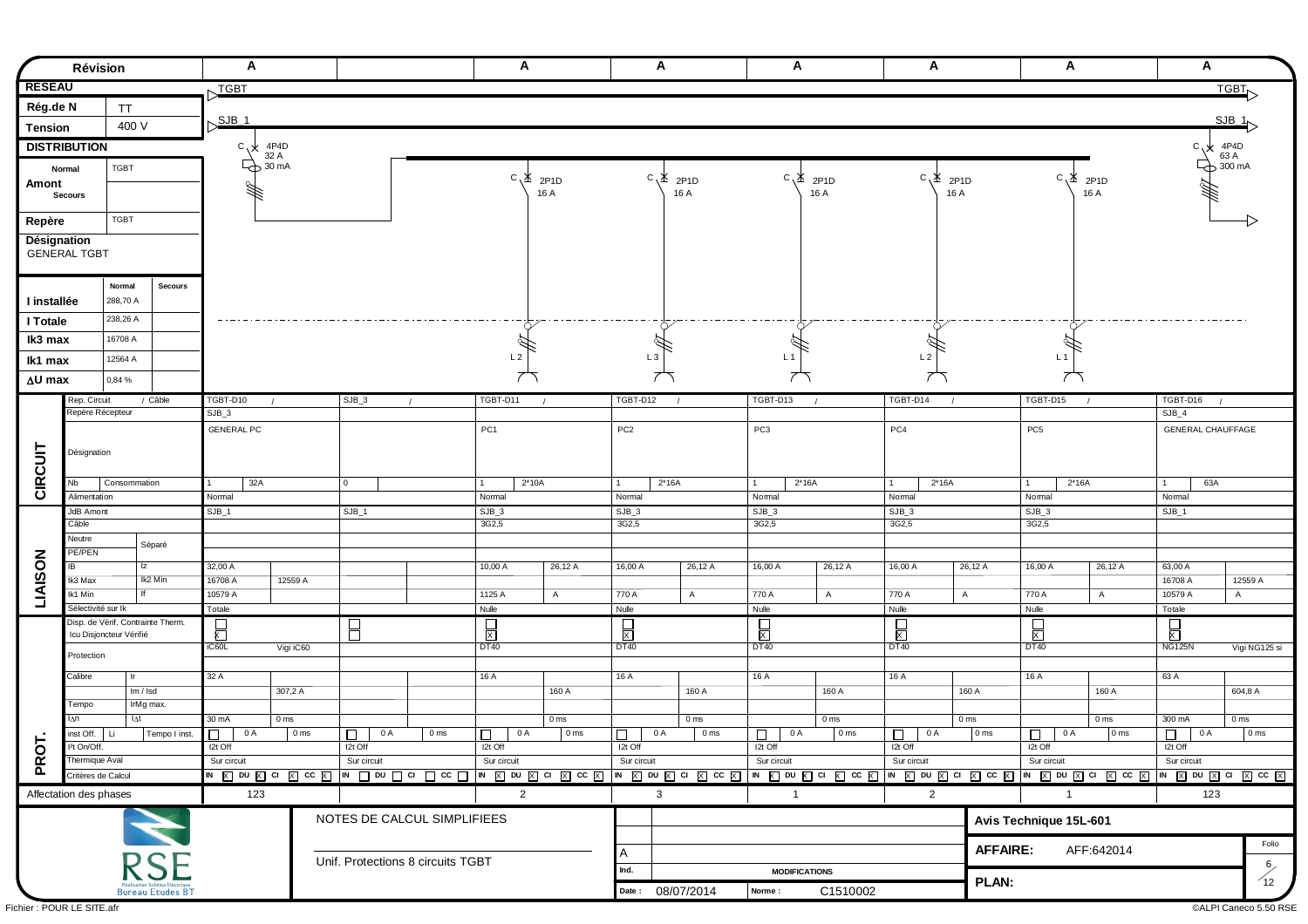|                | Révision                                   |                                   |              |                 |                                                    |                                   | A                   |                                    | A                       |                                    | A                     |                                    | A                     |                                 | A                      |                                 | A                   |                                 |
|----------------|--------------------------------------------|-----------------------------------|--------------|-----------------|----------------------------------------------------|-----------------------------------|---------------------|------------------------------------|-------------------------|------------------------------------|-----------------------|------------------------------------|-----------------------|---------------------------------|------------------------|---------------------------------|---------------------|---------------------------------|
| <b>RESEAU</b>  |                                            |                                   | TGBT         |                 |                                                    |                                   |                     |                                    |                         |                                    |                       |                                    |                       |                                 |                        |                                 |                     | <b>TGBT</b>                     |
| Rég.de N       |                                            | <b>TT</b>                         |              |                 |                                                    |                                   |                     |                                    |                         |                                    |                       |                                    |                       |                                 |                        |                                 |                     |                                 |
|                |                                            | 400 V                             | $SJB_1$      |                 |                                                    |                                   |                     |                                    |                         |                                    |                       |                                    |                       |                                 |                        |                                 |                     | $SJB_1$                         |
| <b>Tension</b> |                                            |                                   |              |                 |                                                    |                                   |                     |                                    |                         |                                    |                       |                                    |                       |                                 |                        |                                 |                     |                                 |
|                | <b>DISTRIBUTION</b>                        |                                   |              |                 |                                                    |                                   |                     |                                    |                         |                                    |                       |                                    |                       |                                 |                        |                                 |                     | $SJB_4$                         |
|                | Normal                                     | <b>TGBT</b>                       |              |                 | °∨. ≿                                              | 1P1D                              | °. ∑                | 2P <sub>1</sub> D                  | °. ∑                    | 2P <sub>1</sub> D                  | °. ∑                  | 2P <sub>1</sub> D                  | $c^{\prime}$          | 2P <sub>1</sub> D               | °. ∑                   | 2P <sub>1</sub> D               | C<br>Δ              | 2P1D                            |
| Amont          | <b>Secours</b>                             |                                   |              |                 |                                                    | 2 A                               |                     | 16 A                               |                         | 16 A                               |                       | 16 A                               |                       | 16 A                            |                        | 16 A                            |                     | 16 A                            |
|                |                                            |                                   |              |                 |                                                    |                                   |                     |                                    |                         |                                    |                       |                                    |                       |                                 |                        |                                 |                     |                                 |
| Repère         |                                            | <b>TGBT</b>                       |              |                 |                                                    |                                   |                     |                                    |                         |                                    |                       |                                    |                       |                                 |                        |                                 |                     |                                 |
| Désignation    | <b>GENERAL TGBT</b>                        |                                   |              |                 | TH                                                 |                                   |                     |                                    |                         |                                    |                       |                                    |                       |                                 |                        |                                 |                     |                                 |
|                |                                            |                                   |              |                 | EP                                                 |                                   |                     |                                    |                         |                                    |                       |                                    |                       |                                 |                        |                                 |                     |                                 |
|                |                                            | Normal<br><b>Secours</b>          |              |                 |                                                    |                                   | FP                  |                                    | EP                      |                                    | $E_{\rm b}$           |                                    | EP                    |                                 | $E_{\rm P}$            |                                 | FP <sup></sup>      |                                 |
| I installée    |                                            | 288,70 A                          |              |                 |                                                    |                                   |                     |                                    |                         |                                    |                       |                                    |                       |                                 |                        |                                 |                     |                                 |
| I Totale       |                                            | 238,26 A                          |              |                 |                                                    |                                   |                     |                                    |                         |                                    |                       |                                    |                       |                                 |                        |                                 |                     |                                 |
| Ik3 max        |                                            | 16708 A                           |              |                 |                                                    |                                   |                     |                                    |                         |                                    |                       |                                    |                       |                                 |                        |                                 |                     |                                 |
| Ik1 max        |                                            | 12564 A                           |              |                 |                                                    |                                   | L <sub>1</sub>      |                                    | L <sub>3</sub>          |                                    | L <sub>3</sub>        |                                    | L <sub>2</sub>        |                                 | L <sub>3</sub>         |                                 | L <sub>2</sub>      |                                 |
| ∆U max         |                                            | 0,84 %                            |              |                 |                                                    |                                   |                     |                                    |                         |                                    |                       |                                    |                       |                                 |                        |                                 |                     |                                 |
|                | Rep. Circuit                               | / Câble                           | $SJB_4$      | CH              |                                                    | / CH                              | TGBT-D17            | $\prime$                           | TGBT-D18                |                                    | TGBT-D19              |                                    | TGBT-D20              |                                 | TGBT-D21               |                                 | TGBT-D22            |                                 |
|                | Repère Récepteur                           |                                   |              |                 |                                                    |                                   |                     |                                    |                         |                                    |                       |                                    |                       |                                 |                        |                                 |                     |                                 |
|                |                                            |                                   |              |                 | Commande chauffage par<br>thermostat et fil pilote |                                   | CHAUFFAGE SALLE     |                                    | CHAUFFAGE SALLE         |                                    | CHAUFFAGE SALLE       |                                    | CHAUFFAGE SALLE       |                                 | CHAUFFAGE SALLE        |                                 | CHAUFFAGE SALLE     |                                 |
|                | Désignation                                |                                   |              |                 |                                                    |                                   |                     |                                    |                         |                                    |                       |                                    |                       |                                 |                        |                                 |                     |                                 |
|                |                                            |                                   |              |                 |                                                    |                                   |                     |                                    |                         |                                    |                       |                                    |                       |                                 |                        |                                 |                     |                                 |
| CIRCUIT        | Nb                                         | Consommation                      | $\Omega$     | 0               |                                                    |                                   | 16A<br>$\mathbf{1}$ |                                    | $\mathbf{1}$            | 16A                                | 16A<br>$\overline{1}$ |                                    | 16A<br>$\overline{1}$ |                                 | 16A<br>$\mathbf{1}$    |                                 | 16A<br>$\mathbf{1}$ |                                 |
|                | Alimentation<br>JdB Amont                  |                                   | $SJB_1$      |                 | $SJB_4$                                            |                                   | Normal<br>$SJB_4$   |                                    | Normal<br>$SJB_4$       |                                    | Nomal<br>$SJB_4$      |                                    | Normal<br>$SJB_4$     |                                 | Nomal<br>$SJB_4$       |                                 | Nomal<br>$SJB_4$    |                                 |
|                | Câble                                      |                                   |              |                 | 2x1,5                                              |                                   | 5G2,5               |                                    | 5G2,5                   |                                    | 5G2,5                 |                                    | 5G2,5                 |                                 | 5G2,5                  |                                 | 5G2,5               |                                 |
|                | Neutre                                     | Séparé                            |              |                 |                                                    |                                   |                     |                                    |                         |                                    |                       |                                    |                       |                                 |                        |                                 |                     |                                 |
|                | PE/PEN<br>IB                               | Iz                                |              |                 |                                                    |                                   | $16,00 \text{ Å}$   | 26,12 A                            | 16,00 A                 | 26,12 A                            | 16,00 A               | 26,12 A                            | 16,00 A               | 26,12 A                         | 16,00A                 | 26,12 A                         | 16,00 A             | 26,12 A                         |
| <b>LIAISON</b> | Ik3 Max                                    | Ik2 Min                           |              |                 |                                                    |                                   |                     |                                    |                         |                                    |                       |                                    |                       |                                 |                        |                                 |                     |                                 |
|                | Ik1 Min                                    |                                   |              |                 |                                                    |                                   | 585 A               | $\overline{A}$                     | 585 A                   | $\overline{A}$                     | 585 A                 | $\overline{A}$                     | 585 A                 | $\overline{A}$                  | 585 A                  | $\overline{A}$                  | 585 A               | $\overline{A}$                  |
|                | Sélectivité sur Ik                         | Disp. de Vérif. Contrainte Therm. |              |                 |                                                    |                                   | Fonct.              |                                    | Fonct.                  |                                    | Fonct.                |                                    | Fonct.                |                                 | Fonct.                 |                                 | Fonct.              |                                 |
|                | Icu Disjoncteur Vérifié                    |                                   | E            |                 | $\frac{1}{x}$                                      |                                   | $\frac{1}{x}$       |                                    | $\overline{\mathbb{R}}$ |                                    | $\frac{1}{x}$         |                                    | $\Box$<br>亙           |                                 | □<br>对                 |                                 | □<br>K              |                                 |
|                | Protection                                 |                                   |              |                 |                                                    |                                   | DT40                |                                    | <b>DT40</b>             |                                    | DT40                  |                                    | DT40                  |                                 | <b>DT40</b>            |                                 | DT40                |                                 |
|                | Calibre                                    | -lr                               |              | 2A              |                                                    |                                   | 16A                 |                                    | 16A                     |                                    | 16A                   |                                    | 16 A                  |                                 | 16A                    |                                 | 16A                 |                                 |
|                |                                            | Im / Isd                          |              |                 |                                                    |                                   |                     | 160 A                              |                         | 160 A                              |                       | 160 A                              |                       | 160 A                           |                        | 160 A                           |                     | 160 A                           |
|                | Tempo                                      | IrMg max.                         |              |                 |                                                    |                                   |                     |                                    |                         |                                    |                       |                                    |                       |                                 |                        |                                 |                     |                                 |
|                | l∆n                                        | l∆t                               | 0 A          | 0 <sub>ms</sub> | 0 A                                                | 0 <sub>ms</sub>                   | 0 A                 | 0 <sub>ms</sub><br>0 <sub>ms</sub> | 0 A                     | 0 <sub>ms</sub><br>0 <sub>ms</sub> |                       | 0 <sub>ms</sub><br>0 <sub>ms</sub> | 0 A                   | 0 <sub>ms</sub><br>$\vert$ 0 ms | 0 A                    | 0 <sub>ms</sub><br>$\vert$ 0 ms | 0 A                 | 0 <sub>ms</sub><br>$\vert$ 0 ms |
| 능              | inst Off.   Li<br>I <sup>2</sup> t On/Off. | Tempo I inst.                     | □<br>I2t Off |                 | □<br>I2t Off                                       |                                   | □<br>I2t Off        |                                    | $\Box$<br>I2t Off       |                                    | □<br>0 A<br>I2t Off   |                                    | □<br>I2t Off          |                                 | □<br>$I2t$ Off         |                                 | $\Box$<br>I2t Off   |                                 |
| Ř              | Thermique Aval                             |                                   | Sur circuit  |                 | Sur circuit                                        |                                   | Sur circuit         |                                    | Sur circuit             |                                    | Sur circuit           |                                    | Sur circuit           |                                 | Sur circuit            |                                 | Sur circuit         |                                 |
|                | Critères de Calcul                         |                                   |              |                 |                                                    |                                   |                     |                                    |                         |                                    |                       |                                    |                       |                                 |                        |                                 |                     |                                 |
|                | Affectation des phases                     |                                   |              |                 |                                                    |                                   | $\overline{1}$      |                                    | 3                       |                                    | 3                     |                                    | $\overline{2}$        |                                 | $\mathbf{3}$           |                                 | $\overline{2}$      |                                 |
|                |                                            |                                   |              |                 |                                                    | NOTES DE CALCUL SIMPLIFIEES       |                     |                                    |                         |                                    |                       |                                    |                       |                                 | Avis Technique 15L-601 |                                 |                     |                                 |
|                |                                            |                                   |              |                 |                                                    |                                   |                     |                                    |                         |                                    |                       |                                    |                       |                                 |                        |                                 |                     | Folio                           |
|                |                                            |                                   |              |                 |                                                    | Unif. Protections 8 circuits TGBT |                     |                                    | A                       |                                    |                       |                                    |                       | <b>AFFAIRE:</b>                 |                        | AFF:642014                      |                     |                                 |
|                |                                            | <b>RSE</b>                        |              |                 |                                                    |                                   |                     |                                    | Ind.                    |                                    | <b>MODIFICATIONS</b>  |                                    |                       |                                 |                        |                                 |                     | $\frac{7}{12}$                  |
|                |                                            | <b>Bureau Etudes BT</b>           |              |                 |                                                    |                                   |                     |                                    |                         | Date: 08/07/2014                   | Norme:                | C1510002                           |                       | PLAN:                           |                        |                                 |                     |                                 |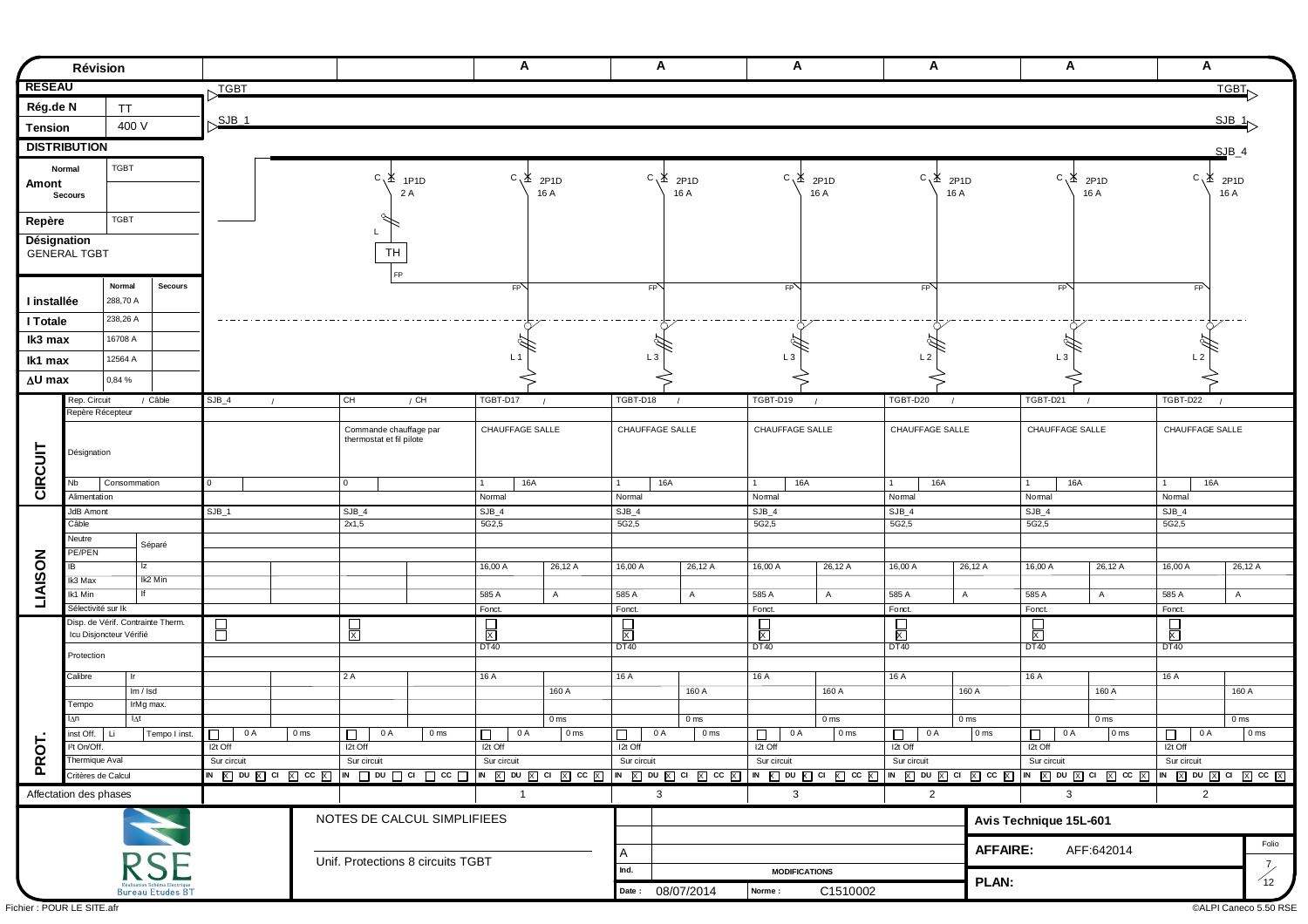|                | Révision                                       |                                      | A                   |                                    | A                        |                                    |        |            |        |            |                  |                      |            |        |                 |                        |            |            |                                         |
|----------------|------------------------------------------------|--------------------------------------|---------------------|------------------------------------|--------------------------|------------------------------------|--------|------------|--------|------------|------------------|----------------------|------------|--------|-----------------|------------------------|------------|------------|-----------------------------------------|
| <b>RESEAU</b>  |                                                |                                      | TGBT                |                                    |                          |                                    |        |            |        |            |                  |                      |            |        |                 |                        |            |            |                                         |
| Rég.de N       |                                                | <b>TT</b>                            |                     |                                    |                          |                                    |        |            |        |            |                  |                      |            |        |                 |                        |            |            |                                         |
| <b>Tension</b> |                                                | 400 V                                | SJB <sub>1</sub>    |                                    |                          |                                    |        |            |        |            |                  |                      |            |        |                 |                        |            |            |                                         |
|                | <b>DISTRIBUTION</b>                            |                                      | Δ,<br>4P4D          |                                    |                          | $D \chi \mathbb{1}_{4P4D}$         |        |            |        |            |                  |                      |            |        |                 |                        |            |            |                                         |
|                | Normal                                         | <b>TGBT</b>                          | 125 A               |                                    |                          | 50 A                               |        |            |        |            |                  |                      |            |        |                 |                        |            |            |                                         |
| Amont          |                                                |                                      |                     |                                    |                          |                                    |        |            |        |            |                  |                      |            |        |                 |                        |            |            |                                         |
|                | <b>Secours</b>                                 |                                      |                     |                                    |                          |                                    |        |            |        |            |                  |                      |            |        |                 |                        |            |            |                                         |
| Repère         |                                                | <b>TGBT</b>                          |                     |                                    |                          |                                    |        |            |        |            |                  |                      |            |        |                 |                        |            |            |                                         |
| Désignation    |                                                |                                      |                     |                                    |                          |                                    |        |            |        |            |                  |                      |            |        |                 |                        |            |            |                                         |
|                | <b>GENERAL TGBT</b>                            |                                      |                     |                                    |                          |                                    |        |            |        |            |                  |                      |            |        |                 |                        |            |            |                                         |
|                |                                                |                                      |                     |                                    |                          |                                    |        |            |        |            |                  |                      |            |        |                 |                        |            |            |                                         |
| I installée    |                                                | Normal<br><b>Secours</b><br>288,70 A |                     |                                    |                          |                                    |        |            |        |            |                  |                      |            |        |                 |                        |            |            |                                         |
|                |                                                | 238,26 A                             | -------             |                                    |                          |                                    |        |            |        |            |                  |                      |            |        |                 |                        |            |            |                                         |
| I Totale       |                                                | 16708 A                              |                     |                                    |                          |                                    |        |            |        |            |                  |                      |            |        |                 |                        |            |            |                                         |
| Ik3 max        |                                                |                                      |                     |                                    |                          |                                    |        |            |        |            |                  |                      |            |        |                 |                        |            |            |                                         |
| Ik1 max        |                                                | 12564 A                              | $\frac{1}{2}$       |                                    | $ \zeta $                |                                    |        |            |        |            |                  |                      |            |        |                 |                        |            |            |                                         |
| ∆U max         |                                                | 0,84 %                               |                     |                                    |                          |                                    |        |            |        |            |                  |                      |            |        |                 |                        |            |            |                                         |
|                | Rep. Circuit<br>Repère Récepteur               | / Câble                              | TD1<br>TD1          | / TD1TD001                         | TD <sub>2</sub><br>TD2   | / TD1TD001                         |        | $\sqrt{ }$ |        | $\sqrt{ }$ |                  |                      | $\sqrt{2}$ |        | $\sqrt{ }$      |                        | $\sqrt{ }$ | $\sqrt{2}$ |                                         |
|                |                                                |                                      | TD 1ER ETG          |                                    | TD CLIM                  |                                    |        |            |        |            |                  |                      |            |        |                 |                        |            |            |                                         |
|                | Désignation                                    |                                      |                     |                                    |                          |                                    |        |            |        |            |                  |                      |            |        |                 |                        |            |            |                                         |
|                |                                                |                                      |                     |                                    |                          |                                    |        |            |        |            |                  |                      |            |        |                 |                        |            |            |                                         |
| CIRCUIT        | Nb                                             | Consommation                         | 70kVA               |                                    | 25kW<br>$\mathbf{1}$     |                                    |        |            |        |            |                  |                      |            |        |                 |                        |            |            |                                         |
|                | Alimentation                                   |                                      | Normal              |                                    | Normal                   |                                    |        |            |        |            |                  |                      |            |        |                 |                        |            |            |                                         |
|                | JdB Amont<br>Câble                             |                                      | $SJB_1$<br>5G50     |                                    | $SJB_1$<br>5G10          |                                    |        |            |        |            |                  |                      |            |        |                 |                        |            |            |                                         |
|                | Neutre                                         | Séparé                               |                     |                                    |                          |                                    |        |            |        |            |                  |                      |            |        |                 |                        |            |            |                                         |
|                | PE/PEN                                         |                                      |                     |                                    |                          |                                    |        |            |        |            |                  |                      |            |        |                 |                        |            |            |                                         |
|                | IB<br>Ik3 Max                                  | Iz<br>Ik2 Min                        | 101,00 A<br>9572 A  | 138,11 A<br>6482 A                 | 45,10 A<br>5415 A        | 53,80 A<br>3432 A                  |        |            |        |            |                  |                      |            |        |                 |                        |            |            |                                         |
| LIAISON        | Ik1 Min                                        |                                      | 4270 A              | $\mathsf{A}$                       | 2077 A                   | $\overline{A}$                     |        |            |        |            |                  |                      |            |        |                 |                        |            |            |                                         |
|                | Sélectivité sur Ik                             |                                      | Totale              |                                    | Totale                   |                                    |        |            |        |            |                  |                      |            |        |                 |                        |            |            |                                         |
|                | Icu Disjoncteur Vérifié                        | Disp. de Vérif. Contrainte Therm.    | $\overline{\Xi}$    |                                    | $\frac{1}{x}$            |                                    | Β      |            | 8      |            |                  | Β                    |            | Β      |                 | Β                      |            | Β          |                                         |
|                | Protection                                     |                                      | <b>NG160N</b>       |                                    | <b>NG125L</b>            |                                    |        |            |        |            |                  |                      |            |        |                 |                        |            |            |                                         |
|                | Calibre                                        | Ir.                                  | 125 A               | 125 A                              | 50A                      |                                    |        |            |        |            |                  |                      |            |        |                 |                        |            |            |                                         |
|                |                                                | Im / Isd                             |                     | 1250 A                             |                          | 700 A                              |        |            |        |            |                  |                      |            |        |                 |                        |            |            |                                         |
|                | Tempo                                          | IrMg max.                            |                     | 3558 A                             |                          |                                    |        |            |        |            |                  |                      |            |        |                 |                        |            |            |                                         |
|                | l∆n                                            | l∆t                                  | 0 A                 | 0 <sub>ms</sub><br>0 <sub>ms</sub> |                          | 0 <sub>ms</sub><br>0 <sub>ms</sub> |        |            |        |            |                  |                      |            |        |                 |                        |            |            |                                         |
| 5              | $inst$ Off. $ $ Li<br>l <sup>2</sup> t On/Off. | Tempo I inst.                        | $\Box$<br>$12t$ Off |                                    | 0 A<br>$\Box$<br>I2t Off |                                    | $\Box$ |            | $\Box$ |            |                  | $\Box$               |            | $\Box$ |                 | □                      |            | $\Box$     |                                         |
| <b>P</b>       | Thermique Aval                                 |                                      | Sur circuit         |                                    | Sur circuit              |                                    |        |            |        |            |                  |                      |            |        |                 |                        |            |            |                                         |
|                | Critères de Calcul                             |                                      |                     |                                    |                          |                                    |        |            |        |            |                  |                      |            |        |                 |                        |            |            |                                         |
|                | Affectation des phases                         |                                      | 123                 |                                    | 123                      |                                    |        |            |        |            |                  |                      |            |        |                 |                        |            |            |                                         |
|                |                                                |                                      |                     |                                    |                          | NOTES DE CALCUL SIMPLIFIEES        |        |            |        |            |                  |                      |            |        |                 | Avis Technique 15L-601 |            |            |                                         |
|                |                                                |                                      |                     |                                    |                          |                                    |        |            |        |            |                  |                      |            |        |                 |                        |            |            | Folio                                   |
|                |                                                | <b>RSE</b>                           |                     |                                    |                          | Unif. Protections 8 circuits TGBT  |        |            | Α      |            |                  |                      |            |        | <b>AFFAIRE:</b> |                        | AFF:642014 |            |                                         |
|                |                                                |                                      |                     |                                    |                          |                                    |        |            | Ind.   |            |                  | <b>MODIFICATIONS</b> |            |        | PLAN:           |                        |            |            | $\begin{pmatrix} 8 \\ 12 \end{pmatrix}$ |
|                |                                                | Bureau Etudes B1                     |                     |                                    |                          |                                    |        |            |        |            | Date: 08/07/2014 | Norme:               | C1510002   |        |                 |                        |            |            |                                         |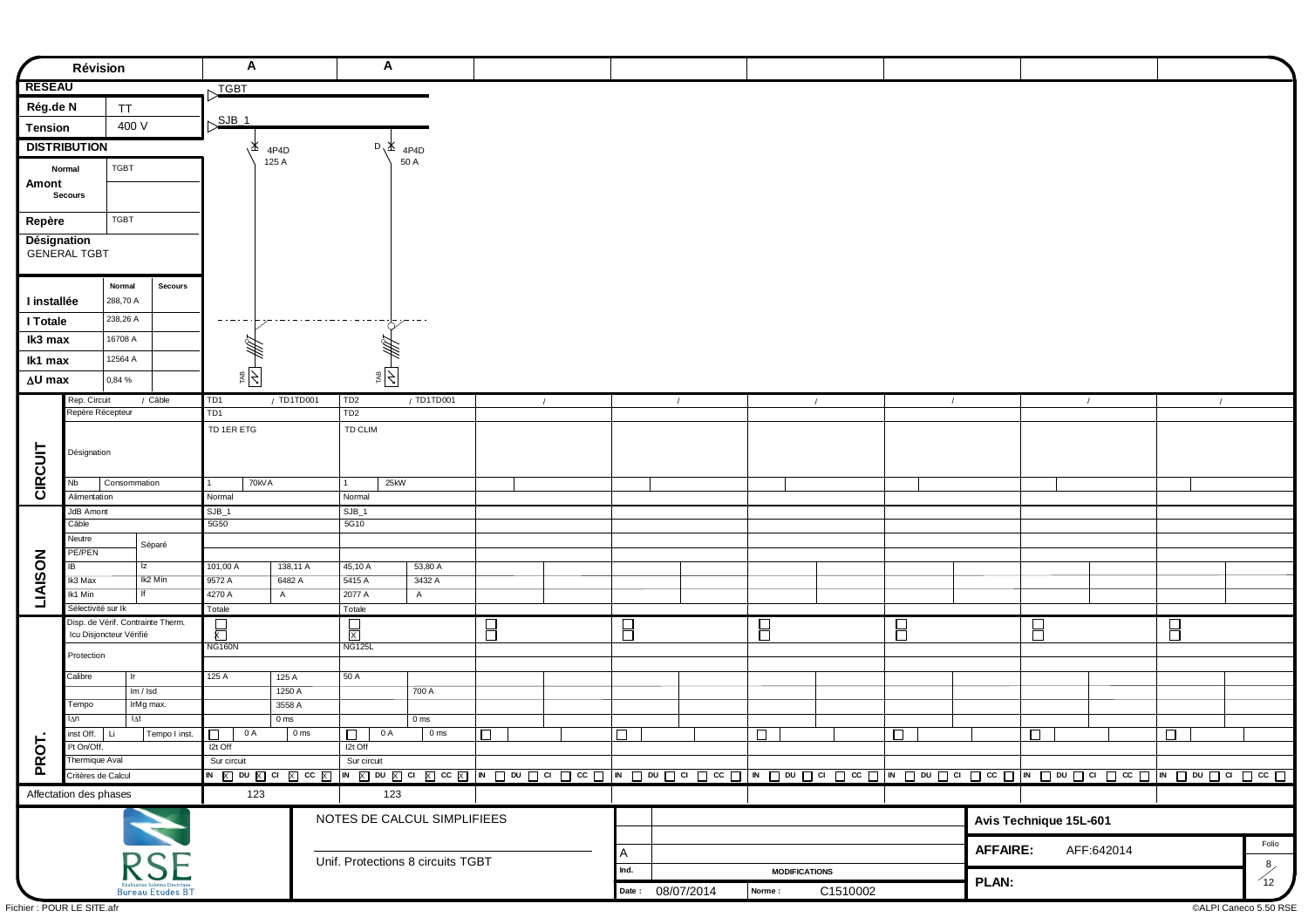|                | Révision                                   |                 |                                                   | A                                 |                 |                         |                                  |        |                                                                                                                                            |                         |                  |                      |            |                   |                 |                        |            |            |                                         |
|----------------|--------------------------------------------|-----------------|---------------------------------------------------|-----------------------------------|-----------------|-------------------------|----------------------------------|--------|--------------------------------------------------------------------------------------------------------------------------------------------|-------------------------|------------------|----------------------|------------|-------------------|-----------------|------------------------|------------|------------|-----------------------------------------|
| <b>RESEAU</b>  |                                            |                 |                                                   |                                   | TD1             |                         |                                  |        |                                                                                                                                            |                         |                  |                      |            |                   |                 |                        |            |            |                                         |
| Rég.de N       |                                            | <b>TT</b>       |                                                   |                                   |                 |                         |                                  |        |                                                                                                                                            |                         |                  |                      |            |                   |                 |                        |            |            |                                         |
| <b>Tension</b> |                                            | 400 V           |                                                   | WH.                               |                 |                         |                                  |        |                                                                                                                                            |                         |                  |                      |            |                   |                 |                        |            |            |                                         |
|                | <b>DISTRIBUTION</b>                        |                 |                                                   |                                   | 4P              |                         |                                  |        |                                                                                                                                            |                         |                  |                      |            |                   |                 |                        |            |            |                                         |
|                | Normal                                     | TD <sub>1</sub> |                                                   |                                   | 125 A           |                         |                                  |        |                                                                                                                                            |                         |                  |                      |            |                   |                 |                        |            |            |                                         |
| Amont          |                                            |                 |                                                   |                                   |                 |                         |                                  |        |                                                                                                                                            |                         |                  |                      |            |                   |                 |                        |            |            |                                         |
|                | Secours                                    |                 |                                                   |                                   |                 |                         |                                  |        |                                                                                                                                            |                         |                  |                      |            |                   |                 |                        |            |            |                                         |
| Repère         |                                            | TD <sub>1</sub> |                                                   |                                   |                 |                         |                                  |        |                                                                                                                                            |                         |                  |                      |            |                   |                 |                        |            |            |                                         |
| Désignation    |                                            |                 |                                                   |                                   | TT              |                         |                                  |        |                                                                                                                                            |                         |                  |                      |            |                   |                 |                        |            |            |                                         |
|                | GENERAL ARMOIRE 1ER ETG                    |                 |                                                   |                                   | 400 V           |                         |                                  |        |                                                                                                                                            |                         |                  |                      |            |                   |                 |                        |            |            |                                         |
|                |                                            | Normal          | <b>Secours</b>                                    |                                   |                 |                         |                                  |        |                                                                                                                                            |                         |                  |                      |            |                   |                 |                        |            |            |                                         |
| I installée    |                                            | 101,00 A        |                                                   |                                   |                 |                         |                                  |        |                                                                                                                                            |                         |                  |                      |            |                   |                 |                        |            |            |                                         |
| I Totale       |                                            | 0,00A           |                                                   |                                   |                 |                         |                                  |        |                                                                                                                                            |                         |                  |                      |            |                   |                 |                        |            |            |                                         |
| Ik3 max        |                                            | 9572 A          |                                                   |                                   |                 |                         |                                  |        |                                                                                                                                            |                         |                  |                      |            |                   |                 |                        |            |            |                                         |
| Ik1 max        |                                            | 5662 A          |                                                   |                                   |                 |                         |                                  |        |                                                                                                                                            |                         |                  |                      |            |                   |                 |                        |            |            |                                         |
| ∆U max         |                                            | 1,53 %          |                                                   |                                   |                 |                         |                                  |        |                                                                                                                                            |                         |                  |                      |            |                   |                 |                        |            |            |                                         |
|                | Rep. Circuit                               |                 | / Câble                                           | TD1                               | / TD1TD001      |                         | $\sqrt{ }$                       |        | $\sqrt{ }$                                                                                                                                 |                         | $\sqrt{ }$       |                      | $\sqrt{ }$ | $\sqrt{2}$        |                 |                        | $\sqrt{ }$ | $\sqrt{2}$ |                                         |
|                | Repère Récepteur                           |                 |                                                   | TD <sub>1</sub>                   |                 |                         |                                  |        |                                                                                                                                            |                         |                  |                      |            |                   |                 |                        |            |            |                                         |
|                |                                            |                 |                                                   | GENERAL ARMOIRE 1ER<br><b>ETG</b> |                 |                         |                                  |        |                                                                                                                                            |                         |                  |                      |            |                   |                 |                        |            |            |                                         |
|                | Désignation                                |                 |                                                   |                                   |                 |                         |                                  |        |                                                                                                                                            |                         |                  |                      |            |                   |                 |                        |            |            |                                         |
|                |                                            |                 |                                                   |                                   |                 |                         |                                  |        |                                                                                                                                            |                         |                  |                      |            |                   |                 |                        |            |            |                                         |
| CIRCUIT        | Nb<br>Alimentation                         | Consommation    |                                                   | 70kVA<br>$\mathbf{1}$<br>Normal   |                 |                         |                                  |        |                                                                                                                                            |                         |                  |                      |            |                   |                 |                        |            |            |                                         |
|                | JdB Amont                                  |                 |                                                   | $SJB_1$                           |                 |                         |                                  |        |                                                                                                                                            |                         |                  |                      |            |                   |                 |                        |            |            |                                         |
|                | Câble                                      |                 |                                                   | 5G50                              |                 |                         |                                  |        |                                                                                                                                            |                         |                  |                      |            |                   |                 |                        |            |            |                                         |
|                | Neutre<br>PE/PEN                           |                 | Séparé                                            |                                   |                 |                         |                                  |        |                                                                                                                                            |                         |                  |                      |            |                   |                 |                        |            |            |                                         |
| LIAISON        | IB                                         |                 | Iz                                                | 101,00 A                          | 138,11 A        |                         |                                  |        |                                                                                                                                            |                         |                  |                      |            |                   |                 |                        |            |            |                                         |
|                | Ik3 Max                                    |                 | Ik2 Min                                           | 9572 A                            | 6482 A          |                         |                                  |        |                                                                                                                                            |                         |                  |                      |            |                   |                 |                        |            |            |                                         |
|                | Ik1 Min<br>Sélectivité sur Ik              |                 |                                                   | 4270 A                            | $\mathsf{A}$    |                         |                                  |        |                                                                                                                                            |                         |                  |                      |            |                   |                 |                        |            |            |                                         |
|                | Disp. de Vérif. Contrainte Therm.          |                 |                                                   | $\overline{\mathsf{B}}$           |                 | $\overline{\mathsf{B}}$ |                                  | 日      |                                                                                                                                            | $\overline{\mathsf{B}}$ |                  | $\boxminus$          |            | Β                 |                 | Β                      |            | $\Box$     |                                         |
|                | Icu Disjoncteur Vérifié                    |                 |                                                   | <b>INS125</b>                     |                 |                         |                                  |        |                                                                                                                                            |                         |                  |                      |            |                   |                 |                        |            |            |                                         |
|                | Protection                                 |                 |                                                   |                                   |                 |                         |                                  |        |                                                                                                                                            |                         |                  |                      |            |                   |                 |                        |            |            |                                         |
|                | Calibre                                    | lr.             |                                                   | 125 A                             |                 |                         |                                  |        |                                                                                                                                            |                         |                  |                      |            |                   |                 |                        |            |            |                                         |
|                | Tempo                                      |                 | Im / Isd<br>IrMg max.                             |                                   | 0 A             |                         |                                  |        |                                                                                                                                            |                         |                  |                      |            |                   |                 |                        |            |            |                                         |
|                | l∆n                                        | l∆t             |                                                   |                                   | 0 <sub>ms</sub> |                         |                                  |        |                                                                                                                                            |                         |                  |                      |            |                   |                 |                        |            |            |                                         |
|                | inst Off.                                  | Li              | Tempo I inst.                                     | $\Box$<br>0 A                     | 0 <sub>ms</sub> | $\Box$                  |                                  | $\Box$ |                                                                                                                                            | $\Box$                  |                  | $\Box$               |            | $\overline{\Box}$ |                 | $\Box$                 |            | $\Box$     |                                         |
| PROT.          | I <sup>2</sup> t On/Off.<br>Thermique Aval |                 |                                                   | I2t Off<br>Sur circuit            |                 |                         |                                  |        |                                                                                                                                            |                         |                  |                      |            |                   |                 |                        |            |            |                                         |
|                | Critères de Calcul                         |                 |                                                   |                                   |                 |                         |                                  |        | <u>w ⊠ on ⊠ a ⊠ cc ⊠ w □ on □ a □ cc □ w □ on □ a □ cc □  w □ on □ a □ cc □  w □ on □ a □ cc □  w □ on □ a □ cc □  w □ on □ a □ cc □  </u> |                         |                  |                      |            |                   |                 |                        |            |            |                                         |
|                | Affectation des phases                     |                 |                                                   | 123                               |                 |                         |                                  |        |                                                                                                                                            |                         |                  |                      |            |                   |                 |                        |            |            |                                         |
|                |                                            |                 |                                                   |                                   |                 |                         | NOTES DE CALCUL SIMPLIFIEES      |        |                                                                                                                                            |                         |                  |                      |            |                   |                 | Avis Technique 15L-601 |            |            |                                         |
|                |                                            |                 |                                                   |                                   |                 |                         |                                  |        |                                                                                                                                            |                         |                  |                      |            |                   |                 |                        |            |            |                                         |
|                |                                            |                 |                                                   |                                   |                 |                         | Unif. Protections 8 circuits TD1 |        |                                                                                                                                            | A                       |                  |                      |            |                   | <b>AFFAIRE:</b> |                        | AFF:642014 |            | Folio                                   |
|                |                                            |                 | <b>RSE</b>                                        |                                   |                 |                         |                                  |        |                                                                                                                                            | Ind.                    |                  | <b>MODIFICATIONS</b> |            |                   |                 |                        |            |            | $\begin{pmatrix} 9 \\ 12 \end{pmatrix}$ |
|                |                                            |                 | Réalisation Schéma Electrique<br>Bureau Etudes BT |                                   |                 |                         |                                  |        |                                                                                                                                            |                         | Date: 08/07/2014 | Norme :              | C1510002   |                   | <b>PLAN:</b>    |                        |            |            |                                         |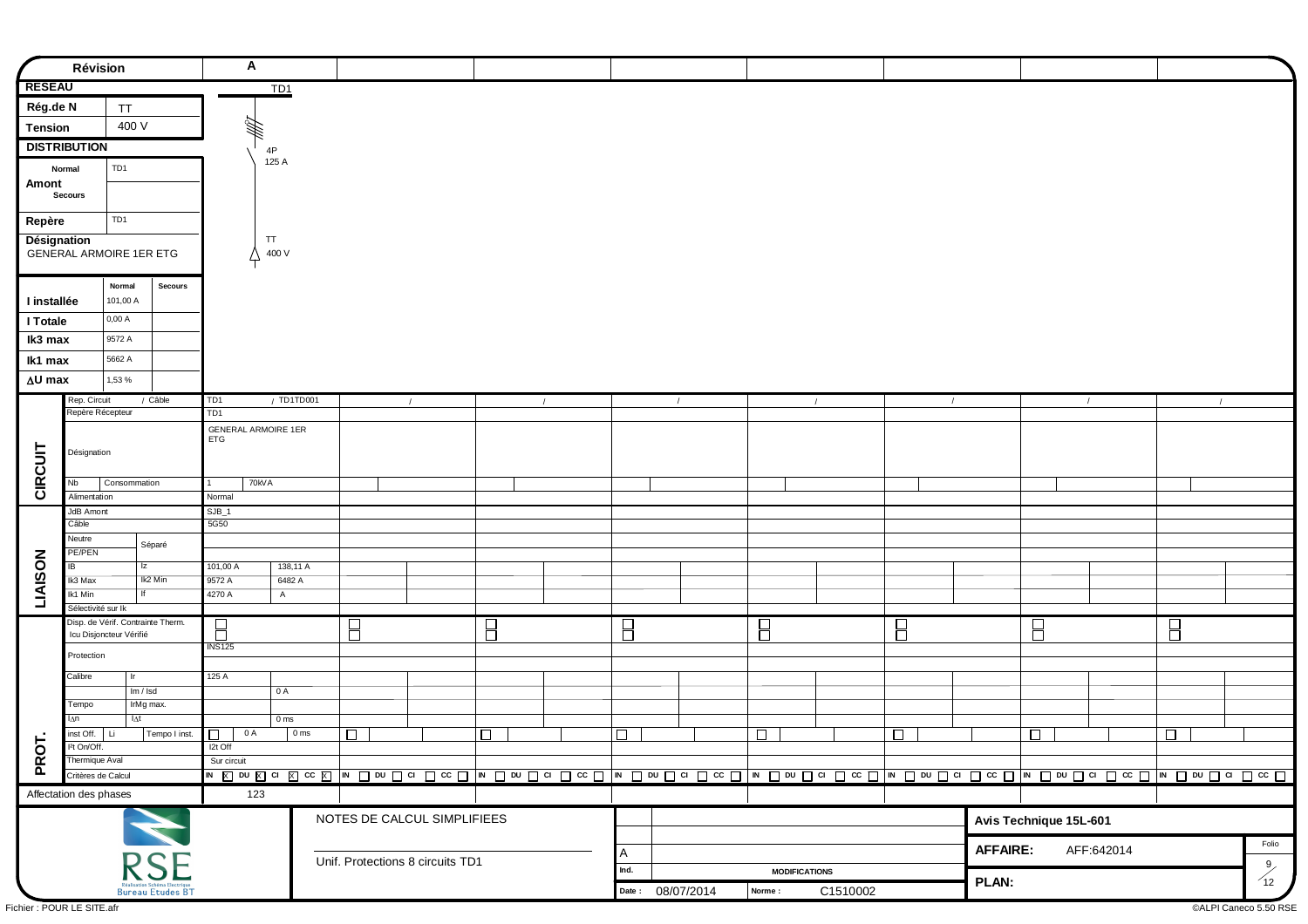|                | Révision                                       |                 |                                                   | A                       |                 |                 |             |                                  |             |                                                                                                                                                             |             |                  |                      |            |        |                 |                        |            |            |                                          |
|----------------|------------------------------------------------|-----------------|---------------------------------------------------|-------------------------|-----------------|-----------------|-------------|----------------------------------|-------------|-------------------------------------------------------------------------------------------------------------------------------------------------------------|-------------|------------------|----------------------|------------|--------|-----------------|------------------------|------------|------------|------------------------------------------|
| <b>RESEAU</b>  |                                                |                 |                                                   |                         | TD <sub>2</sub> |                 |             |                                  |             |                                                                                                                                                             |             |                  |                      |            |        |                 |                        |            |            |                                          |
| Rég.de N       |                                                | <b>TT</b>       |                                                   |                         |                 |                 |             |                                  |             |                                                                                                                                                             |             |                  |                      |            |        |                 |                        |            |            |                                          |
| <b>Tension</b> |                                                | 400 V           |                                                   | 447.                    |                 |                 |             |                                  |             |                                                                                                                                                             |             |                  |                      |            |        |                 |                        |            |            |                                          |
|                | <b>DISTRIBUTION</b>                            |                 |                                                   |                         | 4P              |                 |             |                                  |             |                                                                                                                                                             |             |                  |                      |            |        |                 |                        |            |            |                                          |
|                | Normal                                         | TD <sub>2</sub> |                                                   |                         | 50 A            |                 |             |                                  |             |                                                                                                                                                             |             |                  |                      |            |        |                 |                        |            |            |                                          |
| Amont          |                                                |                 |                                                   |                         |                 |                 |             |                                  |             |                                                                                                                                                             |             |                  |                      |            |        |                 |                        |            |            |                                          |
|                | <b>Secours</b>                                 |                 |                                                   |                         |                 |                 |             |                                  |             |                                                                                                                                                             |             |                  |                      |            |        |                 |                        |            |            |                                          |
| Repère         |                                                | TD <sub>2</sub> |                                                   |                         |                 |                 |             |                                  |             |                                                                                                                                                             |             |                  |                      |            |        |                 |                        |            |            |                                          |
| Désignation    |                                                |                 |                                                   |                         | TT              |                 |             |                                  |             |                                                                                                                                                             |             |                  |                      |            |        |                 |                        |            |            |                                          |
|                | <b>GENERAL ARMOIRE CLIM</b>                    |                 |                                                   |                         | 400 V           |                 |             |                                  |             |                                                                                                                                                             |             |                  |                      |            |        |                 |                        |            |            |                                          |
|                |                                                | Normal          | <b>Secours</b>                                    |                         |                 |                 |             |                                  |             |                                                                                                                                                             |             |                  |                      |            |        |                 |                        |            |            |                                          |
| I installée    |                                                | 45,10 A         |                                                   |                         |                 |                 |             |                                  |             |                                                                                                                                                             |             |                  |                      |            |        |                 |                        |            |            |                                          |
| I Totale       |                                                | 0,00A           |                                                   |                         |                 |                 |             |                                  |             |                                                                                                                                                             |             |                  |                      |            |        |                 |                        |            |            |                                          |
| Ik3 max        |                                                | 5415 A          |                                                   |                         |                 |                 |             |                                  |             |                                                                                                                                                             |             |                  |                      |            |        |                 |                        |            |            |                                          |
| lk1 max        |                                                | 2887 A          |                                                   |                         |                 |                 |             |                                  |             |                                                                                                                                                             |             |                  |                      |            |        |                 |                        |            |            |                                          |
| ∆U max         |                                                | 1,60%           |                                                   |                         |                 |                 |             |                                  |             |                                                                                                                                                             |             |                  |                      |            |        |                 |                        |            |            |                                          |
|                | Rep. Circuit                                   |                 | / Câble                                           | TD <sub>2</sub>         |                 | / TD1TD001      |             | $\sqrt{2}$                       |             | $\sqrt{2}$                                                                                                                                                  |             | $\sqrt{ }$       |                      | $\sqrt{ }$ |        | $\sqrt{ }$      |                        | $\sqrt{ }$ | $\sqrt{2}$ |                                          |
|                | Repère Récepteur                               |                 |                                                   | TD2                     |                 |                 |             |                                  |             |                                                                                                                                                             |             |                  |                      |            |        |                 |                        |            |            |                                          |
|                |                                                |                 |                                                   | GENERAL ARMOIRE CLIM    |                 |                 |             |                                  |             |                                                                                                                                                             |             |                  |                      |            |        |                 |                        |            |            |                                          |
|                | Désignation                                    |                 |                                                   |                         |                 |                 |             |                                  |             |                                                                                                                                                             |             |                  |                      |            |        |                 |                        |            |            |                                          |
|                |                                                |                 |                                                   |                         |                 |                 |             |                                  |             |                                                                                                                                                             |             |                  |                      |            |        |                 |                        |            |            |                                          |
| CIRCUIT        | Nb<br>Alimentation                             | Consommation    |                                                   | Normal                  | 25kW            |                 |             |                                  |             |                                                                                                                                                             |             |                  |                      |            |        |                 |                        |            |            |                                          |
|                | JdB Amont                                      |                 |                                                   | $SJB_1$                 |                 |                 |             |                                  |             |                                                                                                                                                             |             |                  |                      |            |        |                 |                        |            |            |                                          |
|                | Câble                                          |                 |                                                   | 5G10                    |                 |                 |             |                                  |             |                                                                                                                                                             |             |                  |                      |            |        |                 |                        |            |            |                                          |
|                | Neutre<br>PE/PEN                               |                 | Séparé                                            |                         |                 |                 |             |                                  |             |                                                                                                                                                             |             |                  |                      |            |        |                 |                        |            |            |                                          |
| LIAISON        | IB                                             |                 | Iz                                                | 45,10 A                 | 53,80 A         |                 |             |                                  |             |                                                                                                                                                             |             |                  |                      |            |        |                 |                        |            |            |                                          |
|                | Ik3 Max                                        |                 | Ik2 Min<br>lf                                     | 5415 A                  | 3432 A          |                 |             |                                  |             |                                                                                                                                                             |             |                  |                      |            |        |                 |                        |            |            |                                          |
|                | Ik1 Min<br>Sélectivité sur Ik                  |                 |                                                   | 2077 A                  | $\overline{A}$  |                 |             |                                  |             |                                                                                                                                                             |             |                  |                      |            |        |                 |                        |            |            |                                          |
|                |                                                |                 | Disp. de Vérif. Contrainte Therm.                 | $\overline{\mathsf{B}}$ |                 |                 | $\boxminus$ |                                  | $\boxminus$ |                                                                                                                                                             | $\boxminus$ |                  | $\boxminus$          |            | Β      |                 | Β                      |            | $\Box$     |                                          |
|                | Icu Disjoncteur Vérifié                        |                 |                                                   | INFC 63 14x51           |                 |                 |             |                                  |             |                                                                                                                                                             |             |                  |                      |            |        |                 |                        |            |            |                                          |
|                | Protection                                     |                 |                                                   |                         |                 |                 |             |                                  |             |                                                                                                                                                             |             |                  |                      |            |        |                 |                        |            |            |                                          |
|                | Calibre                                        | Ir.             |                                                   | 50 A                    |                 |                 |             |                                  |             |                                                                                                                                                             |             |                  |                      |            |        |                 |                        |            |            |                                          |
|                | Tempo                                          |                 | Im / Isd<br>IrMg max.                             |                         | 0 A             |                 |             |                                  |             |                                                                                                                                                             |             |                  |                      |            |        |                 |                        |            |            |                                          |
|                | l∆n                                            | $\mathbf{A}$ t  |                                                   |                         | 0 <sub>ms</sub> |                 |             |                                  |             |                                                                                                                                                             |             |                  |                      |            |        |                 |                        |            |            |                                          |
| $\overline{5}$ | $inst$ Off. $ $ Li<br>I <sup>2</sup> t On/Off. |                 | Tempo I inst.                                     | 0 A<br>l 0<br>I2t Off   |                 | 0 <sub>ms</sub> | $\Box$      |                                  | $\Box$      |                                                                                                                                                             | I П         |                  | $\Box$               |            | $\Box$ |                 | $\Box$                 |            | $\Box$     |                                          |
| <b>P</b>       | Thermique Aval                                 |                 |                                                   | Sur circuit             |                 |                 |             |                                  |             |                                                                                                                                                             |             |                  |                      |            |        |                 |                        |            |            |                                          |
|                | Critères de Calcul                             |                 |                                                   |                         |                 |                 |             |                                  |             | <u>w ⊠ on ⊠ a ⊠ cc ⊠ w □ on □ a □ cc □ w □ on □ a □ cc □  w □ on □ a □ cc □ lw □ on □ a □ cc □  w □ on □ a □ cc □  w □ on □ a □ cc □  w □ on □ a □ cc □</u> |             |                  |                      |            |        |                 |                        |            |            |                                          |
|                | Affectation des phases                         |                 |                                                   |                         | 123             |                 |             |                                  |             |                                                                                                                                                             |             |                  |                      |            |        |                 |                        |            |            |                                          |
|                |                                                |                 |                                                   |                         |                 |                 |             | NOTES DE CALCUL SIMPLIFIEES      |             |                                                                                                                                                             |             |                  |                      |            |        |                 | Avis Technique 15L-601 |            |            |                                          |
|                |                                                |                 |                                                   |                         |                 |                 |             |                                  |             |                                                                                                                                                             |             |                  |                      |            |        |                 |                        |            |            | Folio                                    |
|                |                                                |                 | <b>RSE</b>                                        |                         |                 |                 |             | Unif. Protections 8 circuits TD2 |             |                                                                                                                                                             | A           |                  |                      |            |        | <b>AFFAIRE:</b> |                        | AFF:642014 |            |                                          |
|                |                                                |                 |                                                   |                         |                 |                 |             |                                  |             |                                                                                                                                                             | Ind.        |                  | <b>MODIFICATIONS</b> |            |        | <b>PLAN:</b>    |                        |            |            | $\begin{pmatrix} 10 \\ 12 \end{pmatrix}$ |
|                |                                                |                 | Réalisation Schéma Electrique<br>Bureau Etudes BT |                         |                 |                 |             |                                  |             |                                                                                                                                                             |             | Date: 08/07/2014 | Norme:               | C1510002   |        |                 |                        |            |            |                                          |